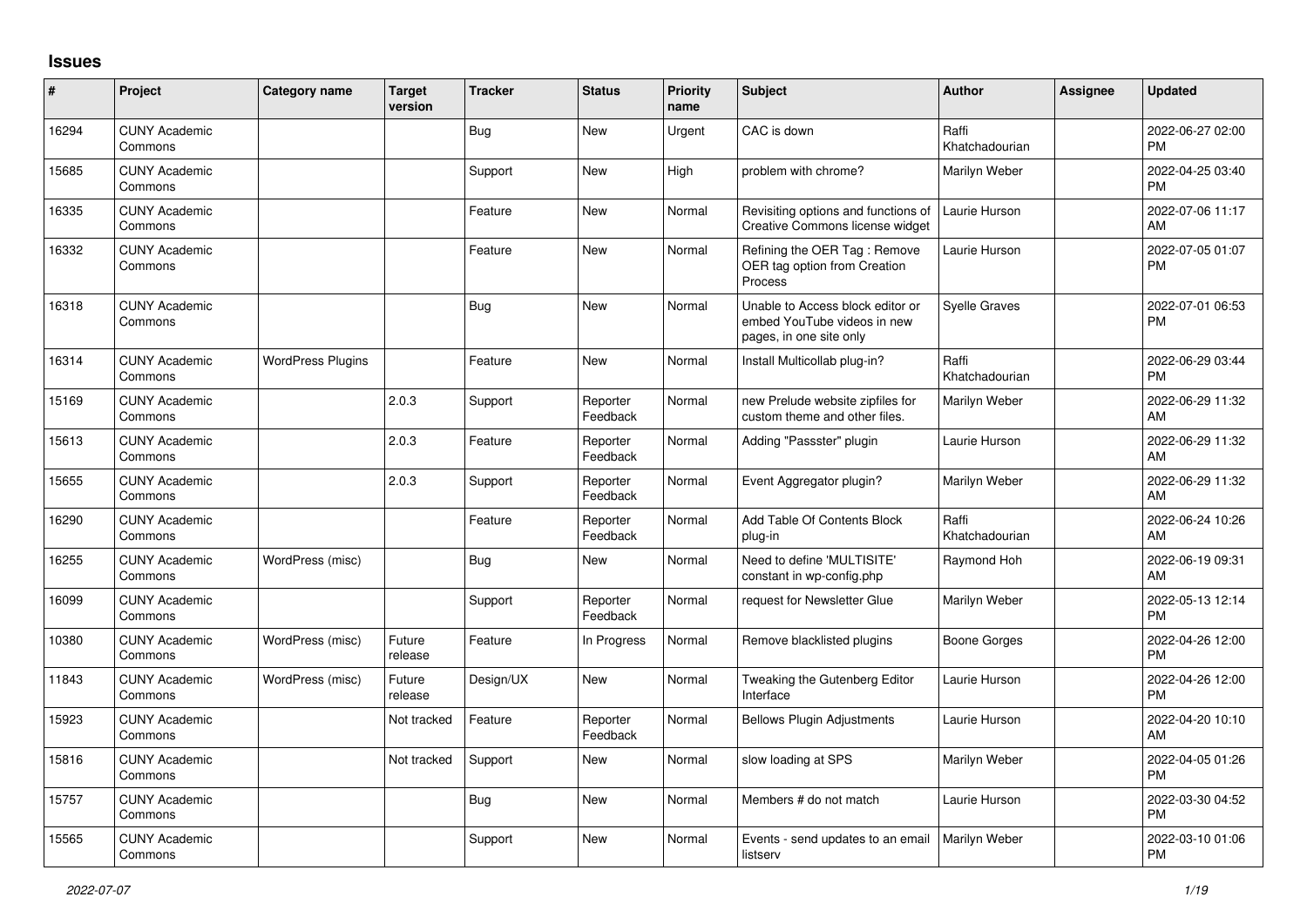| #     | Project                         | <b>Category name</b>    | <b>Target</b><br>version | <b>Tracker</b> | <b>Status</b>        | <b>Priority</b><br>name | <b>Subject</b>                                                       | <b>Author</b>           | <b>Assignee</b> | <b>Updated</b>                |
|-------|---------------------------------|-------------------------|--------------------------|----------------|----------------------|-------------------------|----------------------------------------------------------------------|-------------------------|-----------------|-------------------------------|
| 15370 | <b>CUNY Academic</b><br>Commons |                         |                          | Support        | Reporter<br>Feedback | Normal                  | All-in-One Event Calendar?                                           | Marilyn Weber           |                 | 2022-02-17 11:03<br>AM        |
| 15176 | <b>CUNY Academic</b><br>Commons |                         | Not tracked              | Support        | Reporter<br>Feedback | Normal                  | Archiving Q Writing & Old<br>Wordpress Sites on the Commons          | Laurie Hurson           |                 | 2022-02-08 10:28<br>AM        |
| 15260 | <b>CUNY Academic</b><br>Commons |                         |                          | Support        | Reporter<br>Feedback | Normal                  | Diacritical markings   European<br><b>Stages</b>                     | Marilyn Weber           |                 | 2022-02-04 08:16<br>AM        |
| 15045 | <b>CUNY Academic</b><br>Commons |                         |                          | Support        | <b>New</b>           | Normal                  | no result for KCeL in the search<br>box on the commons               | Marilyn Weber           |                 | 2021-12-10 11:29<br>AM        |
| 13650 | <b>CUNY Academic</b><br>Commons | Group Library           | Future<br>release        | Feature        | <b>New</b>           | Normal                  | Forum Attachments in Group<br>Library                                | Laurie Hurson           |                 | 2021-11-19 12:30<br>PM        |
| 14940 | <b>CUNY Academic</b><br>Commons |                         |                          | <b>Bug</b>     | <b>New</b>           | Normal                  | Discrepancy between Commons<br>profile "sites" and actual # of sites | Laurie Hurson           |                 | 2021-11-08 11:09<br>AM        |
| 14936 | <b>CUNY Academic</b><br>Commons |                         |                          | Bug            | New                  | Normal                  | Commons websites blocked by<br>SPS campus network                    | Laurie Hurson           |                 | 2021-11-03 03:57<br><b>PM</b> |
| 14911 | <b>CUNY Academic</b><br>Commons | <b>WordPress Themes</b> | Not tracked              | Support        | <b>New</b>           | Normal                  | Twentytwentyone theme                                                | Marilyn Weber           |                 | 2021-10-28 10:37<br>AM        |
| 14900 | <b>CUNY Academic</b><br>Commons |                         | Not tracked              | Support        | Reporter<br>Feedback | Normal                  | previous theme?                                                      | Marilyn Weber           |                 | 2021-10-25 10:31<br>AM        |
| 14842 | <b>CUNY Academic</b><br>Commons |                         | Not tracked              | Support        | Reporter<br>Feedback | Normal                  | Question about widgets and block<br>editor                           | Gina Cherry             |                 | 2021-10-06 03:01<br>PM        |
| 14792 | <b>CUNY Academic</b><br>Commons |                         |                          | Bug            | New                  | Normal                  | Inconsistent email notifications<br>from gravity forms               | Raffi<br>Khatchadourian |                 | 2021-10-04 01:50<br><b>PM</b> |
| 14784 | <b>CUNY Academic</b><br>Commons |                         |                          | Support        | Reporter<br>Feedback | Normal                  | User report of logo problem when<br>using Customizer theme           | Marilyn Weber           |                 | 2021-09-17 10:25<br>AM        |
| 14629 | <b>CUNY Academic</b><br>Commons |                         | Not tracked              | <b>Bug</b>     | Reporter<br>Feedback | Normal                  | Possible Post Order Bug?                                             | <b>Syelle Graves</b>    |                 | 2021-09-14 10:47<br>AM        |
| 14538 | <b>CUNY Academic</b><br>Commons |                         | Not tracked              | Support        | Reporter<br>Feedback | Normal                  | <b>Weebly To Commons</b>                                             | Laurie Hurson           |                 | 2021-09-14 10:47<br>AM        |
| 14398 | <b>CUNY Academic</b><br>Commons |                         | Not tracked              | Support        | Reporter<br>Feedback | Normal                  | Events plug-in notification problem                                  | Marilyn Weber           |                 | 2021-05-11 11:21<br>AM        |
| 14074 | <b>CUNY Academic</b><br>Commons | WordPress (misc)        | Not tracked              | Support        | Reporter<br>Feedback | Normal                  | page password protection problem   Marilyn Weber                     |                         |                 | 2021-03-02 11:03<br>AM        |
| 13975 | <b>CUNY Academic</b><br>Commons | Social Paper            | Not tracked              | Support        | Reporter<br>Feedback | Normal                  | can't approve comments on Social<br>Paper paper                      | Marilyn Weber           |                 | 2021-02-12 09:33<br>AM        |
| 13255 | <b>CUNY Academic</b><br>Commons |                         | Not tracked              | Support        | Reporter<br>Feedback | Normal                  | Accessibility problems                                               | Marilyn Weber           |                 | 2020-09-01 05:48<br><b>PM</b> |
| 12436 | <b>CUNY Academic</b><br>Commons |                         | Not tracked              | Bug            | Assigned             | Normal                  | Nightly system downtime                                              | Boone Gorges            |                 | 2020-08-01 09:30<br>AM        |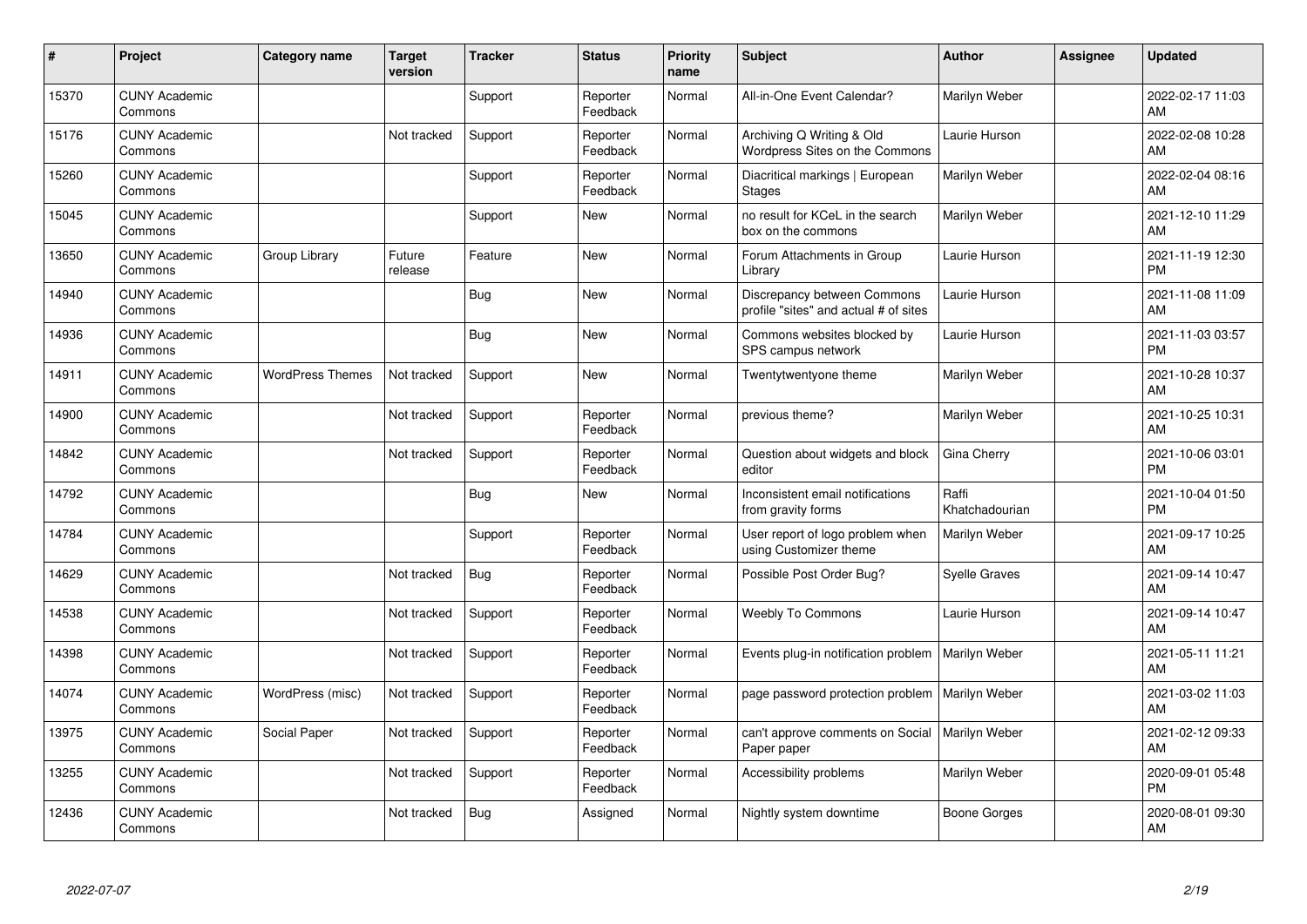| #     | <b>Project</b>                  | <b>Category name</b>     | <b>Target</b><br>version | <b>Tracker</b> | <b>Status</b>        | <b>Priority</b><br>name | <b>Subject</b>                                                                                | <b>Author</b>       | Assignee | <b>Updated</b>                |
|-------|---------------------------------|--------------------------|--------------------------|----------------|----------------------|-------------------------|-----------------------------------------------------------------------------------------------|---------------------|----------|-------------------------------|
| 13048 | <b>CUNY Academic</b><br>Commons | Shortcodes and<br>embeds | Future<br>release        | Feature        | New                  | Normal                  | Jupyter Notebooks support                                                                     | Boone Gorges        |          | 2020-07-14 11:46<br>AM        |
| 13034 | <b>CUNY Academic</b><br>Commons |                          | Not tracked              | Support        | Reporter<br>Feedback | Normal                  | a site is asking people to join the<br>Commons to get a download                              | Marilyn Weber       |          | 2020-07-12 07:23<br>AM        |
| 12573 | <b>CUNY Academic</b><br>Commons | <b>WordPress Plugins</b> | Future<br>release        | Bug            | New                  | Normal                  | <b>CommentPress Core Issues</b>                                                               | scott voth          |          | 2020-03-24 04:32<br><b>PM</b> |
| 12360 | <b>CUNY Academic</b><br>Commons | <b>WordPress Themes</b>  | Not tracked              | Bug            | Reporter<br>Feedback | Normal                  | site just says "DANTE We are<br>currently in maintenance mode,<br>please check back shortly." | Marilyn Weber       |          | 2020-02-04 12:13<br><b>PM</b> |
| 12352 | <b>CUNY Academic</b><br>Commons |                          | Not tracked              | Support        | New                  | Normal                  | "posts list" page builder block<br>option                                                     | Marilyn Weber       |          | 2020-02-03 01:29<br><b>PM</b> |
| 12350 | <b>CUNY Academic</b><br>Commons | Blogs (BuddyPress)       | Not tracked              | Support        | Reporter<br>Feedback | Normal                  | URL creation problem                                                                          | Marilyn Weber       |          | 2020-02-03 11:27<br>AM        |
| 12328 | <b>CUNY Academic</b><br>Commons |                          | Not tracked              | Support        | New                  | Normal                  | Sign up Code for Non-CUNY<br>Faculty                                                          | Laurie Hurson       |          | 2020-01-28 10:25<br>AM        |
| 12198 | <b>CUNY Academic</b><br>Commons |                          | Not tracked              | <b>Bug</b>     | Reporter<br>Feedback | Normal                  | Duplicate listing in My Sites                                                                 | <b>Tom Harbison</b> |          | 2019-12-09 05:50<br><b>PM</b> |
| 11519 | <b>CUNY Academic</b><br>Commons |                          | Not tracked              | Support        | Assigned             | Normal                  | comment option not appearing                                                                  | Marilyn Weber       |          | 2019-09-24 10:28<br>AM        |
| 11860 | <b>CUNY Academic</b><br>Commons | Registration             | Future<br>release        | Feature        | New                  | Normal                  | <b>Ensure Students Are Aware They</b><br>Can Use Aliases At Registration                      | scott voth          |          | 2019-09-24 08:46<br>AM        |
| 11848 | <b>CUNY Academic</b><br>Commons |                          | Not tracked              | Support        | Hold                 | Normal                  | a Dean of Faculty wants to share a   Marilyn Weber<br>large file                              |                     |          | 2019-09-24 08:44<br>AM        |
| 11788 | <b>CUNY Academic</b><br>Commons | <b>WordPress Plugins</b> | Future<br>release        | Support        | Reporter<br>Feedback | Normal                  | Plugin Request - Browse Aloud                                                                 | scott voth          |          | 2019-09-24 08:42<br>AM        |
| 10273 | <b>CUNY Academic</b><br>Commons | Registration             | Not tracked              | Support        | Reporter<br>Feedback | Normal                  | users combining CF and campus<br>address                                                      | Marilyn Weber       |          | 2019-09-18 10:58<br>AM        |
| 11787 | <b>CUNY Academic</b><br>Commons |                          | Not tracked              | Support        | Reporter<br>Feedback | Normal                  | automated comments notifications<br>on ZenDesk                                                | Marilyn Weber       |          | 2019-08-26 06:18<br><b>PM</b> |
| 11771 | <b>CUNY Academic</b><br>Commons |                          | Not tracked              | Support        | Reporter<br>Feedback | Normal                  | post displays in sections                                                                     | Marilyn Weber       |          | 2019-08-20 10:34<br>AM        |
| 11556 | <b>CUNY Academic</b><br>Commons | Courses                  | Not tracked              | Bug            | Reporter<br>Feedback | Normal                  | Instructor name given in course<br>listing                                                    | Tom Harbison        |          | 2019-06-25 04:12<br><b>PM</b> |
| 11509 | <b>CUNY Academic</b><br>Commons |                          | Not tracked              | Support        | Reporter<br>Feedback | Normal                  | deleted Page causing a Menu<br>problem?                                                       | Marilyn Weber       |          | 2019-06-04 09:54<br>AM        |
| 11415 | <b>CUNY Academic</b><br>Commons | <b>WordPress Plugins</b> | Not tracked              | <b>Bug</b>     | Reporter<br>Feedback | Normal                  | <b>Blog Subscriptions in Jetpack</b>                                                          | Laurie Hurson       |          | 2019-05-14 10:34<br>AM        |
| 11392 | <b>CUNY Academic</b><br>Commons |                          | Future<br>release        | Bug            | <b>New</b>           | Normal                  | Migrate users away from<br><b>StatPress</b>                                                   | Boone Gorges        |          | 2019-04-23 03:53<br><b>PM</b> |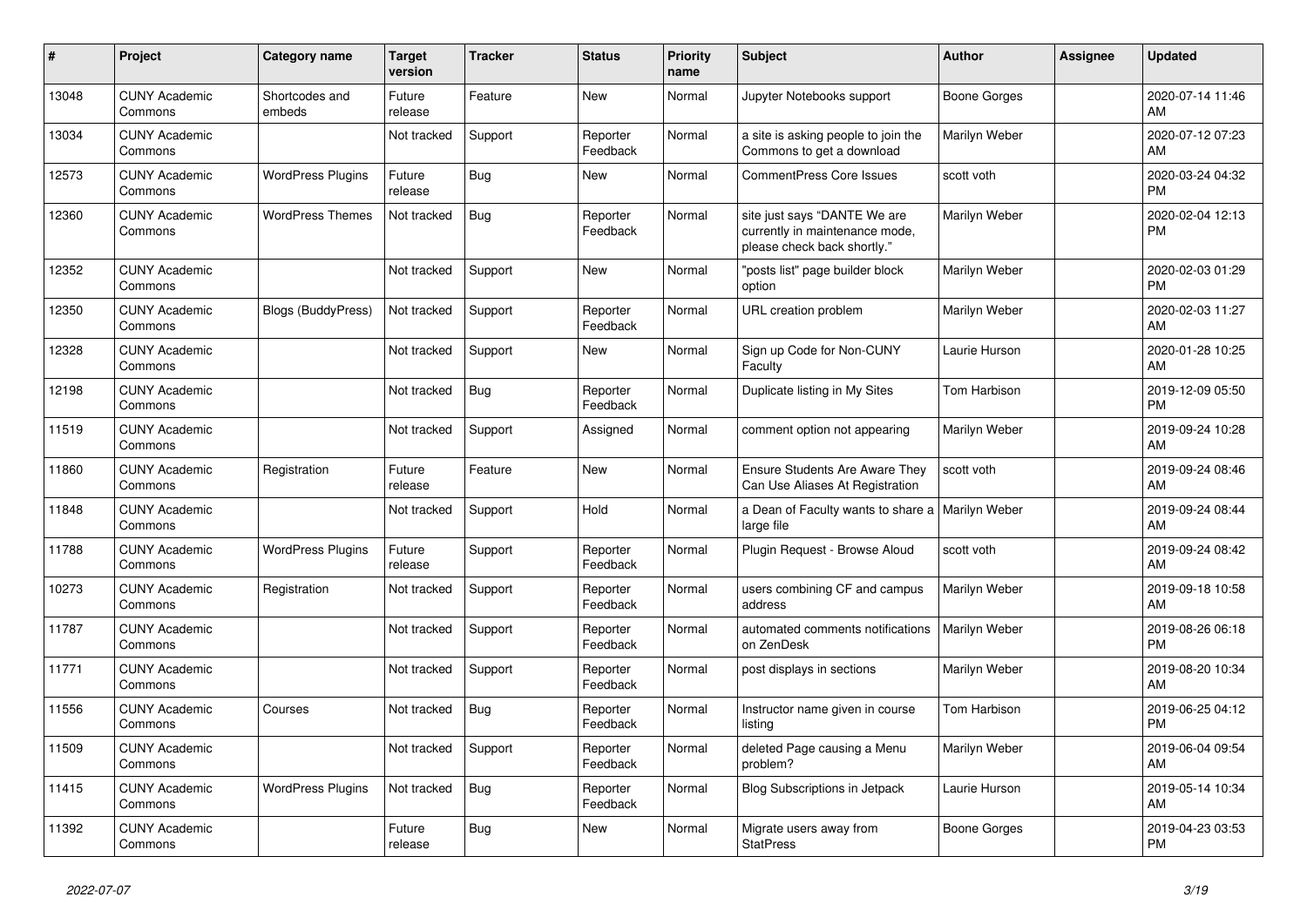| $\#$  | Project                         | <b>Category name</b>       | <b>Target</b><br>version | <b>Tracker</b> | <b>Status</b>        | <b>Priority</b><br>name | <b>Subject</b>                                                                                               | <b>Author</b>           | <b>Assignee</b> | <b>Updated</b>                |
|-------|---------------------------------|----------------------------|--------------------------|----------------|----------------------|-------------------------|--------------------------------------------------------------------------------------------------------------|-------------------------|-----------------|-------------------------------|
| 9720  | <b>CUNY Academic</b><br>Commons | Authentication             | Future<br>release        | Feature        | New                  | Normal                  | The Commons should be an oAuth   Boone Gorges<br>provider                                                    |                         |                 | 2019-03-01 02:04<br><b>PM</b> |
| 11120 | <b>CUNY Academic</b><br>Commons | <b>WordPress Plugins</b>   | Not tracked              | Bug            | Reporter<br>Feedback | Normal                  | Events Manager Events Not<br>Showing Up                                                                      | Mark Webb               |                 | 2019-02-27 04:10<br><b>PM</b> |
| 11131 | <b>CUNY Academic</b><br>Commons |                            | Future<br>release        | Feature        | Reporter<br>Feedback | Normal                  | <b>Image Annotation Plugins</b>                                                                              | Laurie Hurson           |                 | 2019-02-26 11:33<br>AM        |
| 11077 | <b>CUNY Academic</b><br>Commons | Events                     | Not tracked              | Feature        | Reporter<br>Feedback | Normal                  | Show event category description<br>in event list view                                                        | Raffi<br>Khatchadourian |                 | 2019-02-12 10:38<br><b>PM</b> |
| 11024 | <b>CUNY Academic</b><br>Commons | WordPress (misc)           | Future<br>release        | Bug            | New                  | Normal                  | Subsites should not show "you<br>should update your .htaccess<br>now" notice after permalink setting<br>save | <b>Boone Gorges</b>     |                 | 2019-01-28 01:35<br><b>PM</b> |
| 10982 | <b>CUNY Academic</b><br>Commons | Domain Mapping             | Not tracked              | Support        | Reporter<br>Feedback | Normal                  | <b>CNAME</b> question                                                                                        | scott voth              |                 | 2019-01-22 04:29<br><b>PM</b> |
| 10769 | <b>CUNY Academic</b><br>Commons | <b>WordPress Themes</b>    | Not tracked              | Bug            | Reporter<br>Feedback | Normal                  | 2011 Theme Sidebar                                                                                           | Mark Webb               |                 | 2018-12-04 04:09<br><b>PM</b> |
| 10657 | <b>CUNY Academic</b><br>Commons |                            | Not tracked              | Support        | Reporter<br>Feedback | Normal                  | child theme problems                                                                                         | Marilyn Weber           |                 | 2018-11-08 01:19<br><b>PM</b> |
| 5992  | <b>CUNY Academic</b><br>Commons | <b>Email Notifications</b> | Future<br>release        | Feature        | New                  | Normal                  | Changing the From line of<br>autogenerated blog emails                                                       | Marilyn Weber           |                 | 2018-09-27 05:19<br><b>PM</b> |
| 6755  | <b>CUNY Academic</b><br>Commons | WordPress (misc)           | Future<br>release        | <b>Bug</b>     | New                  | Normal                  | Cannot Deactivate Plugin                                                                                     | Laura Kane              |                 | 2016-11-16 01:12<br><b>PM</b> |
| 5199  | <b>CUNY Academic</b><br>Commons | Social Paper               | Future<br>release        | Feature        | New                  | Normal                  | add tables to the SP editor                                                                                  | Marilyn Weber           |                 | 2016-10-24 11:27<br>AM        |
| 6332  | <b>CUNY Academic</b><br>Commons | WordPress (misc)           | Future<br>release        | Feature        | New                  | Normal                  | Allow uploaded files to be marked<br>as private in an ad hoc way                                             | <b>Boone Gorges</b>     |                 | 2016-10-17 11:41<br><b>PM</b> |
| 5489  | <b>CUNY Academic</b><br>Commons | Social Paper               | Future<br>release        | Feature        | New                  | Normal                  | Asc/desc sorting for Social Paper<br>directories                                                             | Boone Gorges            |                 | 2016-04-21 10:06<br><b>PM</b> |
| 5488  | <b>CUNY Academic</b><br>Commons | Social Paper               | Future<br>release        | Bug            | New                  | Normal                  | Add a "last edited by" field to<br>Social Paper group directories                                            | <b>Boone Gorges</b>     |                 | 2016-04-21 10:05<br><b>PM</b> |
| 5205  | <b>CUNY Academic</b><br>Commons | Social Paper               | Future<br>release        | Feature        | New                  | Normal                  | Social Paper folders                                                                                         | Marilyn Weber           |                 | 2016-02-11 10:24<br><b>PM</b> |
| 364   | <b>CUNY Academic</b><br>Commons | <b>WordPress Plugins</b>   | Future<br>release        | Feature        | New                  | Normal                  | <b>Bulletin Board</b>                                                                                        | Matt Gold               |                 | 2015-01-05 08:50<br>PM        |
| 13912 | <b>CUNY Academic</b><br>Commons |                            | Not tracked              | Feature        | Hold                 | Low                     | posting "missed schedule"                                                                                    | Marilyn Weber           |                 | 2021-02-23 10:46<br>AM        |
| 6356  | <b>CUNY Academic</b><br>Commons | <b>WordPress Plugins</b>   | Future<br>release        | Bug            | Reporter<br>Feedback | Low                     | Should Subscribe2 be<br>deprecated?                                                                          | Luke Waltzer            |                 | 2017-03-20 12:20<br><b>PM</b> |
| 2576  | <b>NYCDH Community</b><br>Site  |                            |                          | Bug            | Hold                 | Low                     | Test Next Button in Javascript<br><b>Tutorial Under Activities</b>                                           | Mark Newton             | Alex Gil        | 2013-05-18 02:55<br><b>PM</b> |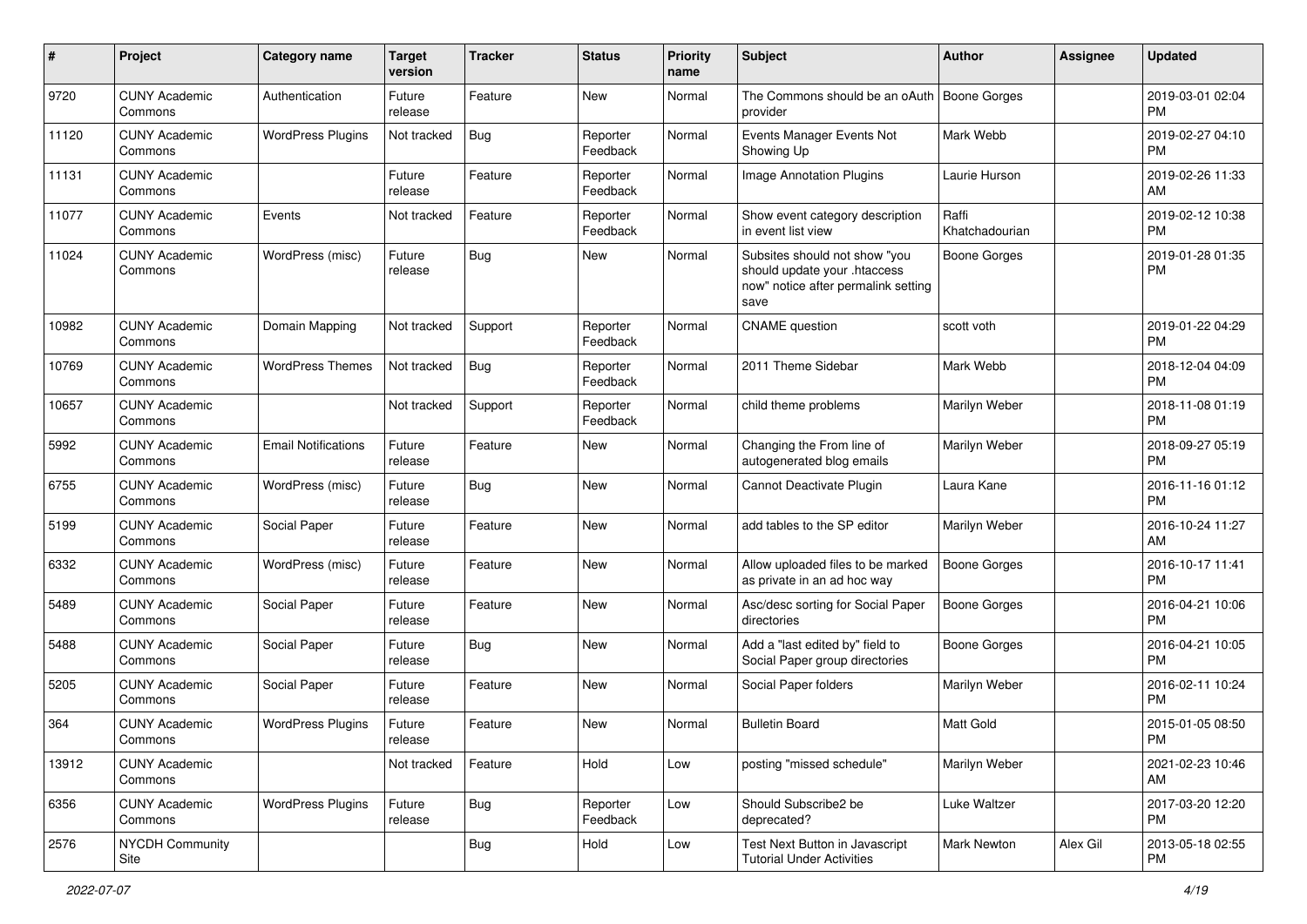| #     | Project                         | <b>Category name</b>           | <b>Target</b><br>version | <b>Tracker</b> | <b>Status</b>        | <b>Priority</b><br>name | <b>Subject</b>                                                              | Author                  | <b>Assignee</b>   | <b>Updated</b>                |
|-------|---------------------------------|--------------------------------|--------------------------|----------------|----------------------|-------------------------|-----------------------------------------------------------------------------|-------------------------|-------------------|-------------------------------|
| 2577  | <b>NYCDH Community</b><br>Site  |                                |                          | Feature        | Assigned             | Low                     | Investigate Potential to Add Links<br>to the Forum                          | <b>Mark Newton</b>      | Alex Gil          | 2013-05-16 09:40<br>PM        |
| 11968 | JustPublics@365<br>MediaCamp    |                                |                          | Feature        | New                  | Normal                  | Nanoscience Retractable Display<br>Unit                                     | Donald Cherry           | Bonnie<br>Eissner | 2021-02-19 08:50<br>AM        |
| 10678 | <b>CUNY Academic</b><br>Commons |                                | Not tracked              | Bug            | Reporter<br>Feedback | High                    | Newsletter Plugin Not Sending Out<br>Newsletters                            | Mark Webb               | Boone<br>Gorges   | 2019-09-16 09:38<br><b>PM</b> |
| 3230  | <b>CUNY Academic</b><br>Commons | Internal Tools and<br>Workflow | Not tracked              | Feature        | Assigned             | High                    | Scripts for quicker<br>provisioning/updating of<br>development environments | Boone Gorges            | Boone<br>Gorges   | 2016-01-26 04:54<br>PM        |
| 16199 | <b>CUNY Academic</b><br>Commons | <b>Directories</b>             | 2.0.3                    | Bug            | New                  | Normal                  | Removed "Semester" Filter from<br><b>Courses Directory</b>                  | Laurie Hurson           | Boone<br>Gorges   | 2022-06-29 11:32<br>AM        |
| 12121 | <b>CUNY Academic</b><br>Commons | <b>WordPress Plugins</b>       | 2.0.3                    | Feature        | Reporter<br>Feedback | Normal                  | Embedding H5P Iframes on<br>Commons Site                                    | Laurie Hurson           | Boone<br>Gorges   | 2022-06-29 11:32<br>AM        |
| 16307 | <b>CUNY Academic</b><br>Commons |                                |                          | <b>Bug</b>     | New                  | Normal                  | Add brief messaging to<br>accept/decline group membership<br>requests       | <b>Matt Gold</b>        | Boone<br>Gorges   | 2022-06-27 06:13<br>PM        |
| 15604 | <b>CUNY Academic</b><br>Commons | <b>Email Notifications</b>     | Future<br>release        | Feature        | Assigned             | Normal                  | Restructure Commons Group<br>Digest Email Messages                          | <b>Matt Gold</b>        | Boone<br>Gorges   | 2022-05-26 10:45<br>AM        |
| 15883 | <b>CUNY Academic</b><br>Commons |                                | 2.1.0                    | Feature        | New                  | Normal                  | Release BPGES update                                                        | <b>Boone Gorges</b>     | Boone<br>Gorges   | 2022-05-26 10:39<br>AM        |
| 15210 | <b>CUNY Academic</b><br>Commons | Analytics                      | Not tracked              | Design/UX      | New                  | Normal                  | Google Analytics improvements                                               | Colin McDonald          | Boone<br>Gorges   | 2022-05-24 10:47<br>AM        |
| 16092 | <b>CUNY Academic</b><br>Commons |                                | Future<br>release        | Feature        | Hold                 | Normal                  | Don't show main site in Site<br>search results                              | <b>Boone Gorges</b>     | Boone<br>Gorges   | 2022-05-17 03:12<br>PM        |
| 8835  | <b>CUNY Academic</b><br>Commons | <b>Blogs (BuddyPress)</b>      | Future<br>release        | Feature        | New                  | Normal                  | Extend cuny.is shortlinks to sites                                          | Luke Waltzer            | Boone<br>Gorges   | 2022-04-26 11:59<br>AM        |
| 8900  | <b>CUNY Academic</b><br>Commons | Accessibility                  | Future<br>release        | Feature        | Assigned             | Normal                  | Look into tools to enforce<br>accessibility in WP environment               | Matt Gold               | Boone<br>Gorges   | 2022-04-26 11:59<br>AM        |
| 8901  | <b>CUNY Academic</b><br>Commons | Accessibility                  | Future<br>release        | Feature        | Assigned             | Normal                  | Theme analysis for accessibility                                            | <b>Matt Gold</b>        | Boone<br>Gorges   | 2022-04-26 11:59<br>AM        |
| 15767 | <b>CUNY Academic</b><br>Commons | WordPress (misc)               |                          | Support        | New                  | Normal                  | Site loading slowly                                                         | scott voth              | Boone<br>Gorges   | 2022-04-04 08:56<br>PM        |
| 15242 | <b>CUNY Academic</b><br>Commons | Performance                    | Not tracked              | Bug            | Reporter<br>Feedback | Normal                  | Slugist site                                                                | Raffi<br>Khatchadourian | Boone<br>Gorges   | 2022-02-07 11:14<br>AM        |
| 14504 | <b>CUNY Academic</b><br>Commons |                                | Not tracked              | Publicity      | Reporter<br>Feedback | Normal                  | Adding showcases to home page<br>menu                                       | Laurie Hurson           | Boone<br>Gorges   | 2022-01-19 03:26<br>PM        |
| 14184 | <b>CUNY Academic</b><br>Commons | <b>Public Portfolio</b>        | Future<br>release        | Feature        | New                  | Normal                  | Centralized mechanism for storing<br>Campus affiliations                    | Boone Gorges            | Boone<br>Gorges   | 2022-01-04 11:35<br>AM        |
| 14908 | <b>CUNY Academic</b><br>Commons | Performance                    |                          | <b>Bug</b>     | New                  | Normal                  | Stale object cache on cdev                                                  | Raymond Hoh             | Boone<br>Gorges   | 2021-12-07 09:45<br>AM        |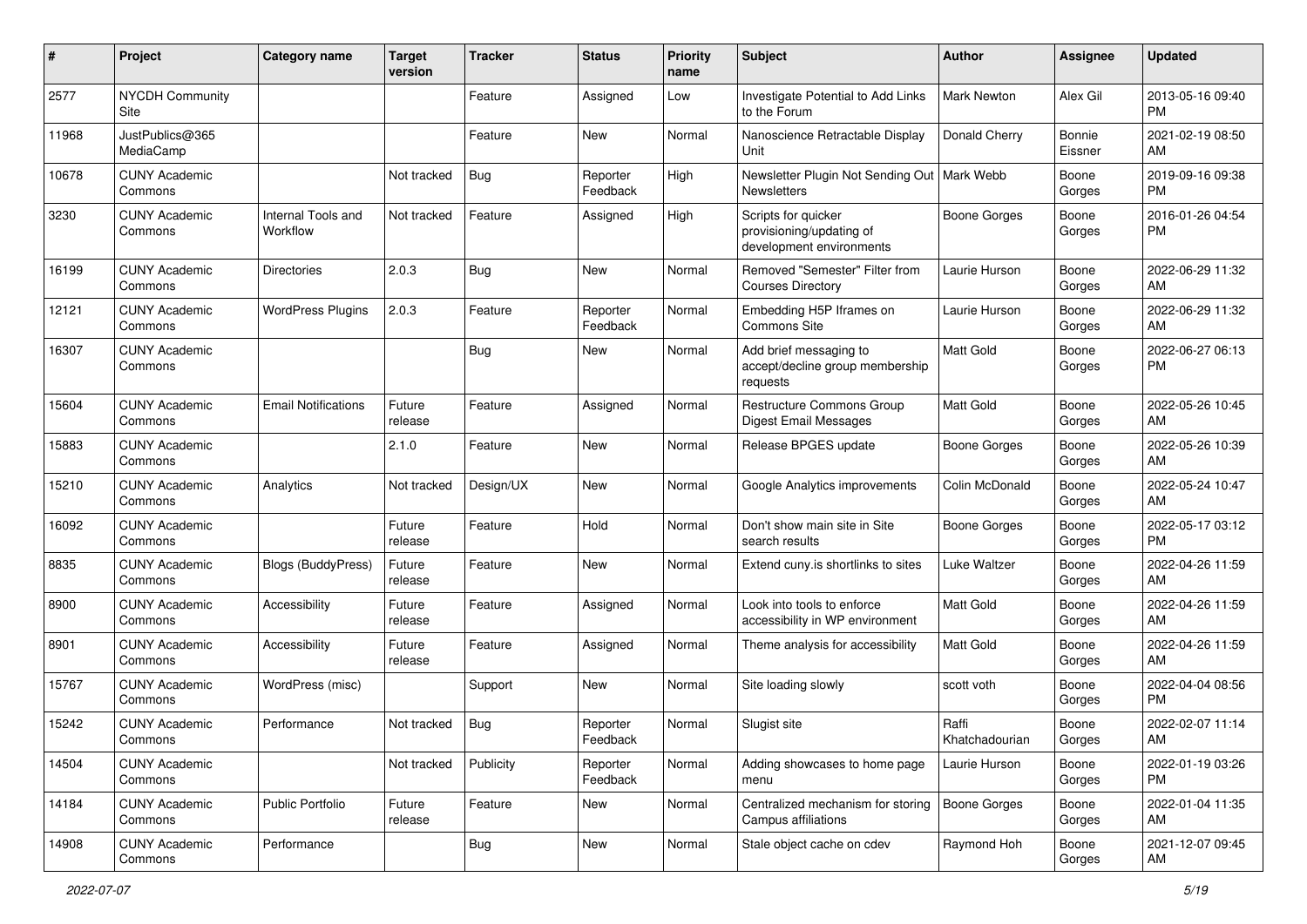| #     | Project                         | <b>Category name</b>       | <b>Target</b><br>version | <b>Tracker</b> | <b>Status</b>        | <b>Priority</b><br>name | <b>Subject</b>                                                                             | Author              | Assignee        | <b>Updated</b>                |
|-------|---------------------------------|----------------------------|--------------------------|----------------|----------------------|-------------------------|--------------------------------------------------------------------------------------------|---------------------|-----------------|-------------------------------|
| 14987 | <b>CUNY Academic</b><br>Commons | <b>WordPress Plugins</b>   | Future<br>release        | Bug            | New                  | Normal                  | Elementor update causes<br>database freeze-up                                              | Boone Gorges        | Boone<br>Gorges | 2021-11-29 12:02<br>PM        |
| 10226 | <b>CUNY Academic</b><br>Commons | Courses                    | Future<br>release        | Feature        | New                  | Normal                  | Add "My Courses" to drop down<br>list                                                      | scott voth          | Boone<br>Gorges | 2021-11-19 12:42<br>PM        |
| 13835 | <b>CUNY Academic</b><br>Commons | WordPress (misc)           | Future<br>release        | Feature        | New                  | Normal                  | Allow OneSearch widget to have<br>'CUNY' as campus                                         | Boone Gorges        | Boone<br>Gorges | 2021-11-19 12:39<br>PM        |
| 14309 | <b>CUNY Academic</b><br>Commons | Group Library              | Future<br>release        | Feature        | New                  | Normal                  | Better handling of<br>bp_group_document file download<br>attempts when file is not present | <b>Boone Gorges</b> | Boone<br>Gorges | 2021-11-19 12:28<br>PM        |
| 12042 | <b>CUNY Academic</b><br>Commons | <b>Email Notifications</b> | Future<br>release        | Feature        | New                  | Normal                  | Improved error logging for BPGES<br>send queue                                             | <b>Boone Gorges</b> | Boone<br>Gorges | 2021-11-19 12:25<br>PM        |
| 13949 | <b>CUNY Academic</b><br>Commons |                            | Not tracked              | <b>Bug</b>     | <b>New</b>           | Normal                  | Continued debugging of runaway<br>MySQL connections                                        | Matt Gold           | Boone<br>Gorges | 2021-09-14 10:42<br>AM        |
| 14483 | <b>CUNY Academic</b><br>Commons | WordPress - Media          | Not tracked              | <b>Bug</b>     | Reporter<br>Feedback | Normal                  | Wordpress PDF Embed Stopped<br>Working after JITP Media Clone                              | Patrick DeDauw      | Boone<br>Gorges | 2021-05-20 01:51<br>PM        |
| 14113 | <b>CUNY Academic</b><br>Commons | WordPress (misc)           | Future<br>release        | <b>Bug</b>     | Hold                 | Normal                  | Block Editor Not Working on this<br>page - Json error                                      | scott voth          | Boone<br>Gorges | 2021-03-05 11:01<br>AM        |
| 13466 | <b>CUNY Academic</b><br>Commons | Cavalcade                  | Future<br>release        | Feature        | <b>New</b>           | Normal                  | Automated cleanup for duplicate<br>Cavalcade tasks                                         | Boone Gorges        | Boone<br>Gorges | 2020-10-13 05:24<br>PM        |
| 13370 | <b>CUNY Academic</b><br>Commons | Group Library              | Future<br>release        | Feature        | New                  | Normal                  | Library bulk deletion and folder<br>editing                                                | Colin McDonald      | Boone<br>Gorges | 2020-10-13 10:41<br>AM        |
| 3002  | <b>CUNY Academic</b><br>Commons | Search                     | Future<br>release        | Feature        | Assigned             | Normal                  | Overhaul CAC search by using<br>external search appliance                                  | Boone Gorges        | Boone<br>Gorges | 2020-07-15 03:05<br>PM        |
| 12911 | <b>CUNY Academic</b><br>Commons |                            | Not tracked              | Feature        | New                  | Normal                  | Block access to xmlrpc.php based<br>on User-Agent                                          | Boone Gorges        | Boone<br>Gorges | 2020-06-09 05:12<br>PM        |
| 12438 | <b>CUNY Academic</b><br>Commons | Courses                    | Not tracked              | <b>Bug</b>     | New                  | Normal                  | Site appearing twice                                                                       | Laurie Hurson       | Boone<br>Gorges | 2020-02-18 01:34<br>PM        |
| 12091 | <b>CUNY Academic</b><br>Commons | Group Files                | Future<br>release        | Feature        | New                  | Normal                  | Improved pre-upload file validation<br>for bp-group-documents                              | <b>Boone Gorges</b> | Boone<br>Gorges | 2019-11-14 01:21<br>PM        |
| 11945 | <b>CUNY Academic</b><br>Commons | Reckoning                  | Future<br>release        | Feature        | Reporter<br>Feedback | Normal                  | Add Comments bubble to<br>Reckoning views                                                  | Boone Gorges        | Boone<br>Gorges | 2019-11-12 05:14<br>PM        |
| 8836  | <b>CUNY Academic</b><br>Commons | Blogs (BuddyPress)         | Future<br>release        | Feature        | Assigned             | Normal                  | Redesign site launch process                                                               | Matt Gold           | Boone<br>Gorges | 2019-10-03 02:49<br>PM        |
| 11531 | <b>CUNY Academic</b><br>Commons | Events                     | Future<br>release        | Feature        | New                  | Normal                  | Main Events calendar should<br>include non-public events that user<br>has access to        | scott voth          | Boone<br>Gorges | 2019-06-11 10:00<br>AM        |
| 11496 | <b>CUNY Academic</b><br>Commons | <b>Public Portfolio</b>    | 1.15.2                   | Support        | New                  | Normal                  | Replace Twitter Icon on Member<br>Portfolio page                                           | scott voth          | Boone<br>Gorges | 2019-06-06 01:03<br><b>PM</b> |
| 11386 | <b>CUNY Academic</b><br>Commons | WordPress - Media          | Not tracked              | Support        | Reporter<br>Feedback | Normal                  | disappearing images                                                                        | scott voth          | Boone<br>Gorges | 2019-05-14 10:32<br>AM        |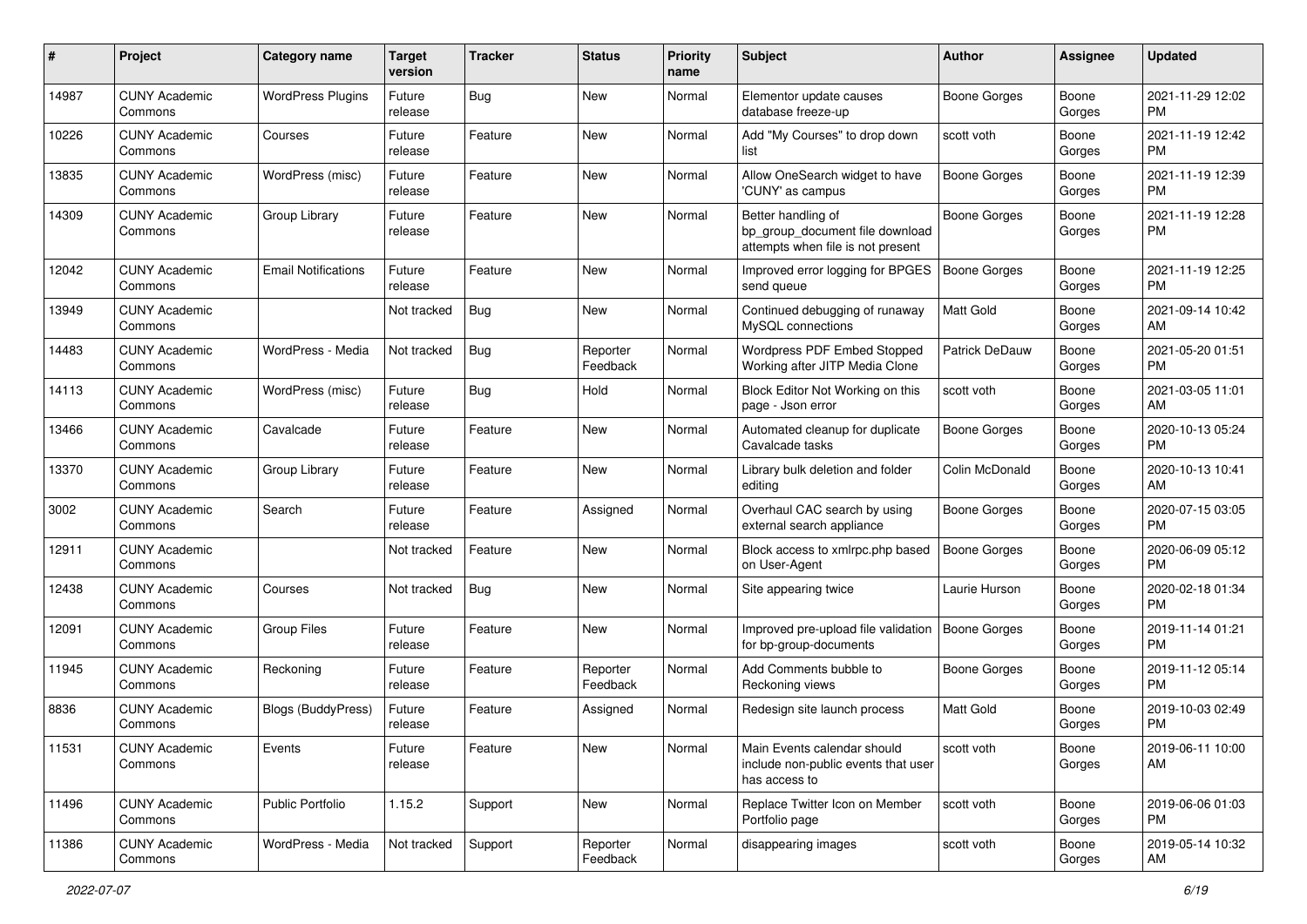| $\#$  | Project                         | Category name              | <b>Target</b><br>version | <b>Tracker</b> | <b>Status</b>        | <b>Priority</b><br>name | <b>Subject</b>                                                                             | <b>Author</b>         | Assignee        | <b>Updated</b>                |
|-------|---------------------------------|----------------------------|--------------------------|----------------|----------------------|-------------------------|--------------------------------------------------------------------------------------------|-----------------------|-----------------|-------------------------------|
| 11449 | <b>CUNY Academic</b><br>Commons | WordPress - Media          | Not tracked              | Support        | Reporter<br>Feedback | Normal                  | Cloning Media Library for JITP<br>from Staging to Production Site                          | <b>Patrick DeDauw</b> | Boone<br>Gorges | 2019-05-13 12:00<br><b>PM</b> |
| 10794 | <b>CUNY Academic</b><br>Commons | Performance                | Not tracked              | Bug            | New                  | Normal                  | Memcached connection<br>occasionally breaks                                                | Boone Gorges          | Boone<br>Gorges | 2018-12-06 03:30<br><b>PM</b> |
| 9926  | <b>CUNY Academic</b><br>Commons | <b>WordPress Plugins</b>   | Future<br>release        | <b>Bug</b>     | <b>New</b>           | Normal                  | twitter-mentions-as-comments<br>cron jobs can run long                                     | Boone Gorges          | Boone<br>Gorges | 2018-10-24 12:34<br><b>PM</b> |
| 9289  | <b>CUNY Academic</b><br>Commons | <b>WordPress Plugins</b>   | Future<br>release        | <b>Bug</b>     | Reporter<br>Feedback | Normal                  | Email Users Plugin                                                                         | Laurie Hurson         | Boone<br>Gorges | 2018-10-24 12:34<br><b>PM</b> |
| 10368 | <b>CUNY Academic</b><br>Commons |                            | Future<br>release        | Feature        | Assigned             | Normal                  | Use ORCID data to populate<br>academic profile page                                        | Stephen Francoeur     | Boone<br>Gorges | 2018-09-25 01:53<br>PM        |
| 9947  | <b>CUNY Academic</b><br>Commons | <b>WordPress Plugins</b>   | Future<br>release        | Feature        | Reporter<br>Feedback | Normal                  | Install H5P quiz plugin                                                                    | <b>Matt Gold</b>      | Boone<br>Gorges | 2018-09-11 11:01<br>AM        |
| 9979  | <b>CUNY Academic</b><br>Commons | <b>Email Notifications</b> | Not tracked              | <b>Bug</b>     | Reporter<br>Feedback | Normal                  | Reports of slow email activation<br>emails                                                 | <b>Matt Gold</b>      | Boone<br>Gorges | 2018-08-29 09:40<br><b>PM</b> |
| 10040 | <b>CUNY Academic</b><br>Commons | WordPress (misc)           | Not tracked              | Bug            | Reporter<br>Feedback | Normal                  | User doesn't see full list of themes                                                       | <b>Matt Gold</b>      | Boone<br>Gorges | 2018-07-25 10:12<br>AM        |
| 9941  | <b>CUNY Academic</b><br>Commons | Wiki                       | Not tracked              | Support        | Assigned             | Normal                  | Wiki functionality                                                                         | Matt Gold             | Boone<br>Gorges | 2018-06-26 10:57<br>AM        |
| 9515  | <b>CUNY Academic</b><br>Commons | <b>WordPress Plugins</b>   | Not tracked              | <b>Bug</b>     | Reporter<br>Feedback | Normal                  | Text to Speech plugin - "More<br>Slowly" checkbox not working                              | scott voth            | Boone<br>Gorges | 2018-06-13 02:26<br><b>PM</b> |
| 9895  | <b>CUNY Academic</b><br>Commons | Onboarding                 | Future<br>release        | Feature        | Assigned             | Normal                  | Add "Accept Invitation"<br>link/button/function to Group<br>and/or Site invitation emails? | Luke Waltzer          | Boone<br>Gorges | 2018-06-07 12:42<br>PM        |
| 3768  | <b>CUNY Academic</b><br>Commons | <b>Public Portfolio</b>    | Future<br>release        | Feature        | Assigned             | Normal                  | Institutions/Past positions on<br>public portfolios                                        | Matt Gold             | Boone<br>Gorges | 2018-04-23 10:44<br>AM        |
| 7981  | <b>CUNY Academic</b><br>Commons | Social Paper               | Future<br>release        | Bug            | <b>New</b>           | Normal                  | Social Paper comments should not   Luke Waltzer<br>go to spam                              |                       | Boone<br>Gorges | 2018-04-16 03:52<br><b>PM</b> |
| 7663  | <b>CUNY Academic</b><br>Commons | Social Paper               | Future<br>release        | Bug            | <b>New</b>           | Normal                  | Social Paper notifications not<br>formatted correctly on secondary<br>sites                | <b>Boone Gorges</b>   | Boone<br>Gorges | 2018-04-16 03:52<br><b>PM</b> |
| 9207  | <b>CUNY Academic</b><br>Commons |                            | Future<br>release        | Support        | Reporter<br>Feedback | Normal                  | display dashboards made in<br>Tableau?                                                     | Marilyn Weber         | Boone<br>Gorges | 2018-04-10 10:42<br>AM        |
| 7022  | <b>CUNY Academic</b><br>Commons | Announcements              | Future<br>release        | Bug            | <b>New</b>           | Normal                  | Sitewide announcements should<br>be displayed on, and dismissable<br>from, mapped domains  | <b>Boone Gorges</b>   | Boone<br>Gorges | 2018-03-22 10:18<br>AM        |
| 9211  | <b>CUNY Academic</b><br>Commons | <b>WordPress Plugins</b>   | Future<br>release        | Support        | Reporter<br>Feedback | Normal                  | Auto-Role Setting in Forum Plugin<br><b>Causing Some Confusion</b>                         | Luke Waltzer          | Boone<br>Gorges | 2018-03-13 11:44<br>AM        |
| 3580  | <b>CUNY Academic</b><br>Commons | Group Blogs                | Future<br>release        | Feature        | <b>New</b>           | Normal                  | Multiple blogs per group                                                                   | Boone Gorges          | Boone<br>Gorges | 2018-02-20 02:02<br>PM        |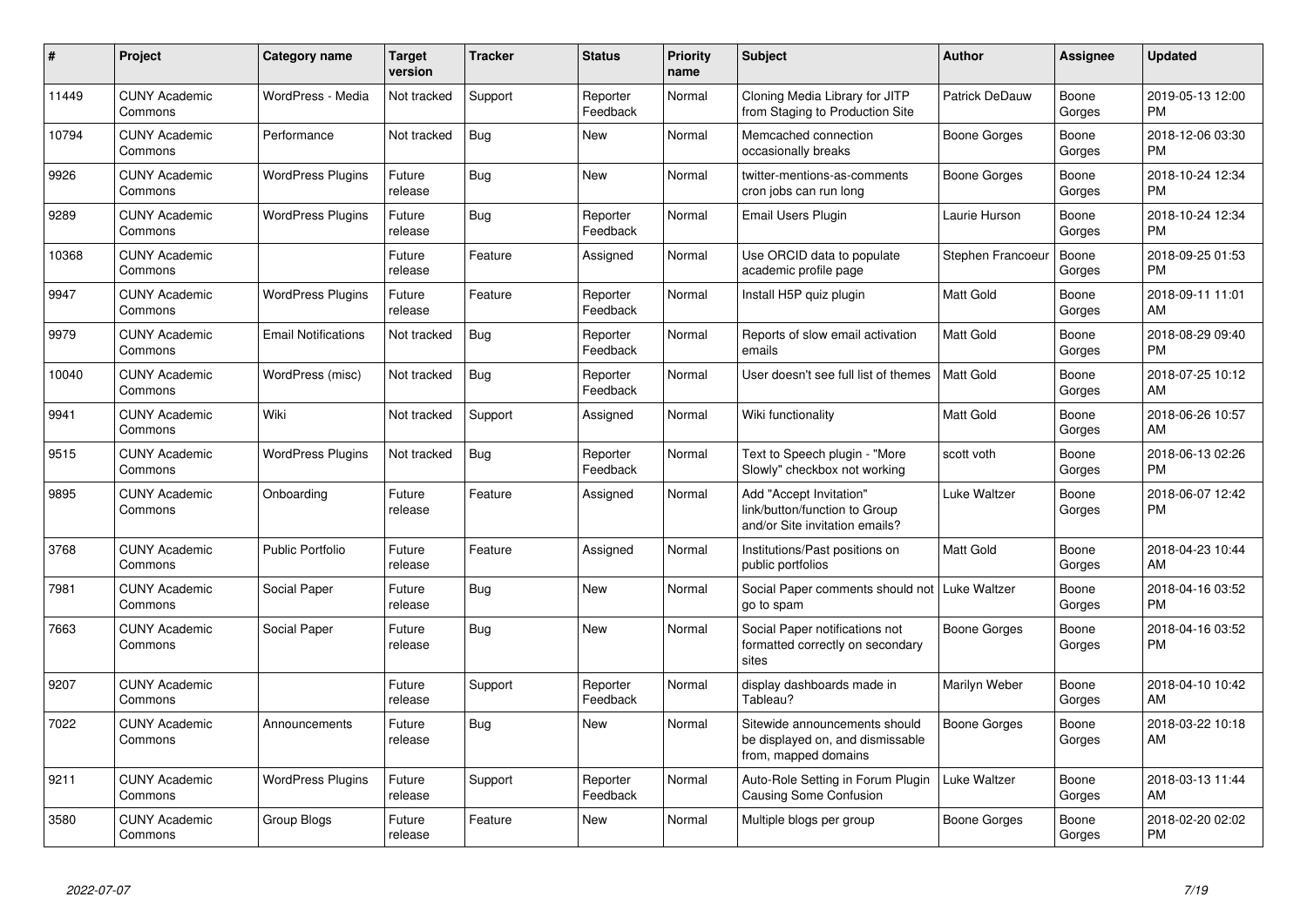| #    | <b>Project</b>                  | <b>Category name</b>   | <b>Target</b><br>version | <b>Tracker</b> | <b>Status</b>        | <b>Priority</b><br>name | <b>Subject</b>                                                                    | Author                  | Assignee        | <b>Updated</b>                |
|------|---------------------------------|------------------------|--------------------------|----------------|----------------------|-------------------------|-----------------------------------------------------------------------------------|-------------------------|-----------------|-------------------------------|
| 8756 | <b>CUNY Academic</b><br>Commons | Group Blogs            | Future<br>release        | Feature        | Hold                 | Normal                  | Connect multiple blogs to one<br>group?                                           | Matt Gold               | Boone<br>Gorges | 2017-09-30 10:42<br>AM        |
| 4481 | <b>CUNY Academic</b><br>Commons | Events                 | Future<br>release        | Feature        | New                  | Normal                  | Group admins/mods should have<br>the ability to unlink an event from<br>the group | Boone Gorges            | Boone<br>Gorges | 2017-04-24 03:53<br><b>PM</b> |
| 4980 | <b>CUNY Academic</b><br>Commons | Home Page              | Future<br>release        | Feature        | Assigned             | Normal                  | CAC Featured Content -- Adding<br>Randomization                                   | <b>Matt Gold</b>        | Boone<br>Gorges | 2016-12-12 03:01<br><b>PM</b> |
| 5234 | <b>CUNY Academic</b><br>Commons | Membership             | Future<br>release        | Feature        | Assigned             | Normal                  | Write Unconfirmed patch for WP                                                    | <b>Boone Gorges</b>     | Boone<br>Gorges | 2016-10-24 11:18<br>AM        |
| 5182 | <b>CUNY Academic</b><br>Commons | Social Paper           | Future<br>release        | Design/UX      | New                  | Normal                  | "Publishing" a private paper on<br>social paper?                                  | Raffi<br>Khatchadourian | Boone<br>Gorges | 2016-10-13 04:12<br><b>PM</b> |
| 4903 | <b>CUNY Academic</b><br>Commons | Events                 | Future<br>release        | Design/UX      | Assigned             | Normal                  | Improving visual appearance of<br>event calendars                                 | <b>Matt Gold</b>        | Boone<br>Gorges | 2016-10-13 11:51<br>AM        |
| 5696 | <b>CUNY Academic</b><br>Commons | Events                 | Future<br>release        | Feature        | Assigned             | Normal                  | Events Calendar - display options<br>calendar aggregation                         | Matt Gold               | Boone<br>Gorges | 2016-10-13 11:44<br>AM        |
| 6014 | <b>CUNY Academic</b><br>Commons | Publicity              | Future<br>release        | Publicity      | Reporter<br>Feedback | Normal                  | Google search listing                                                             | <b>Matt Gold</b>        | Boone<br>Gorges | 2016-09-21 03:48<br><b>PM</b> |
| 554  | <b>CUNY Academic</b><br>Commons | BuddyPress (misc)      | Future<br>release        | Feature        | Assigned             | Normal                  | Add Trackback notifications to<br>site-wide activity feed                         | <b>Matt Gold</b>        | Boone<br>Gorges | 2015-11-09 06:19<br><b>PM</b> |
| 287  | <b>CUNY Academic</b><br>Commons | WordPress (misc)       | Future<br>release        | Feature        | Assigned             | Normal                  | Create troubleshooting tool for<br>account sign-up                                | <b>Matt Gold</b>        | Boone<br>Gorges | 2015-11-09 06:17<br><b>PM</b> |
| 2523 | <b>CUNY Academic</b><br>Commons | <b>BuddyPress Docs</b> | Future<br>release        | Feature        | Assigned             | Normal                  | Allow Users to Upload Images to<br><b>BP</b> Docs                                 | <b>Matt Gold</b>        | Boone<br>Gorges | 2015-11-09 06:14<br><b>PM</b> |
| 1744 | <b>CUNY Academic</b><br>Commons | <b>BuddyPress Docs</b> | Future<br>release        | Feature        | Assigned             | Normal                  | Spreadsheet-style Docs                                                            | Boone Gorges            | Boone<br>Gorges | 2015-11-09 06:13<br><b>PM</b> |
| 1460 | <b>CUNY Academic</b><br>Commons | Analytics              | Future<br>release        | Feature        | Assigned             | Normal                  | Update System Report                                                              | <b>Brian Foote</b>      | Boone<br>Gorges | 2015-11-09 06:13<br><b>PM</b> |
| 1422 | <b>CUNY Academic</b><br>Commons | <b>BuddyPress Docs</b> | Future<br>release        | Feature        | Assigned             | Normal                  | Make "created Doc" activity icons<br>non-mini                                     | Boone Gorges            | Boone<br>Gorges | 2015-11-09 05:48<br><b>PM</b> |
| 618  | <b>CUNY Academic</b><br>Commons | <b>BuddyPress Docs</b> | Future<br>release        | Feature        | Assigned             | Normal                  | <b>BuddyPress Docs: export formats</b>                                            | Boone Gorges            | Boone<br>Gorges | 2015-11-09 05:38<br><b>PM</b> |
| 4592 | <b>CUNY Academic</b><br>Commons | Events                 | Future<br>release        | Design/UX      | New                  | Normal                  | Event Creation - Venue Dropdown<br>Slow                                           | Samantha Raddatz        | Boone<br>Gorges | 2015-09-14 04:56<br><b>PM</b> |
| 4238 | <b>CUNY Academic</b><br>Commons | Events                 | Future<br>release        | Feature        | Assigned             | Normal                  | Copy Events to Other Groups?                                                      | <b>Matt Gold</b>        | Boone<br>Gorges | 2015-07-02 10:08<br>AM        |
| 4053 | <b>CUNY Academic</b><br>Commons | Events                 | Future<br>release        | Feature        | Assigned             | Normal                  | Create new tab for past events                                                    | <b>Matt Gold</b>        | Boone<br>Gorges | 2015-05-12 02:10<br><b>PM</b> |
| 3308 | <b>CUNY Academic</b><br>Commons | Group Invitations      | Future<br>release        | Feature        | Assigned             | Normal                  | Allow members to rescind group<br>invitations                                     | Matt Gold               | Boone<br>Gorges | 2015-04-01 08:53<br><b>PM</b> |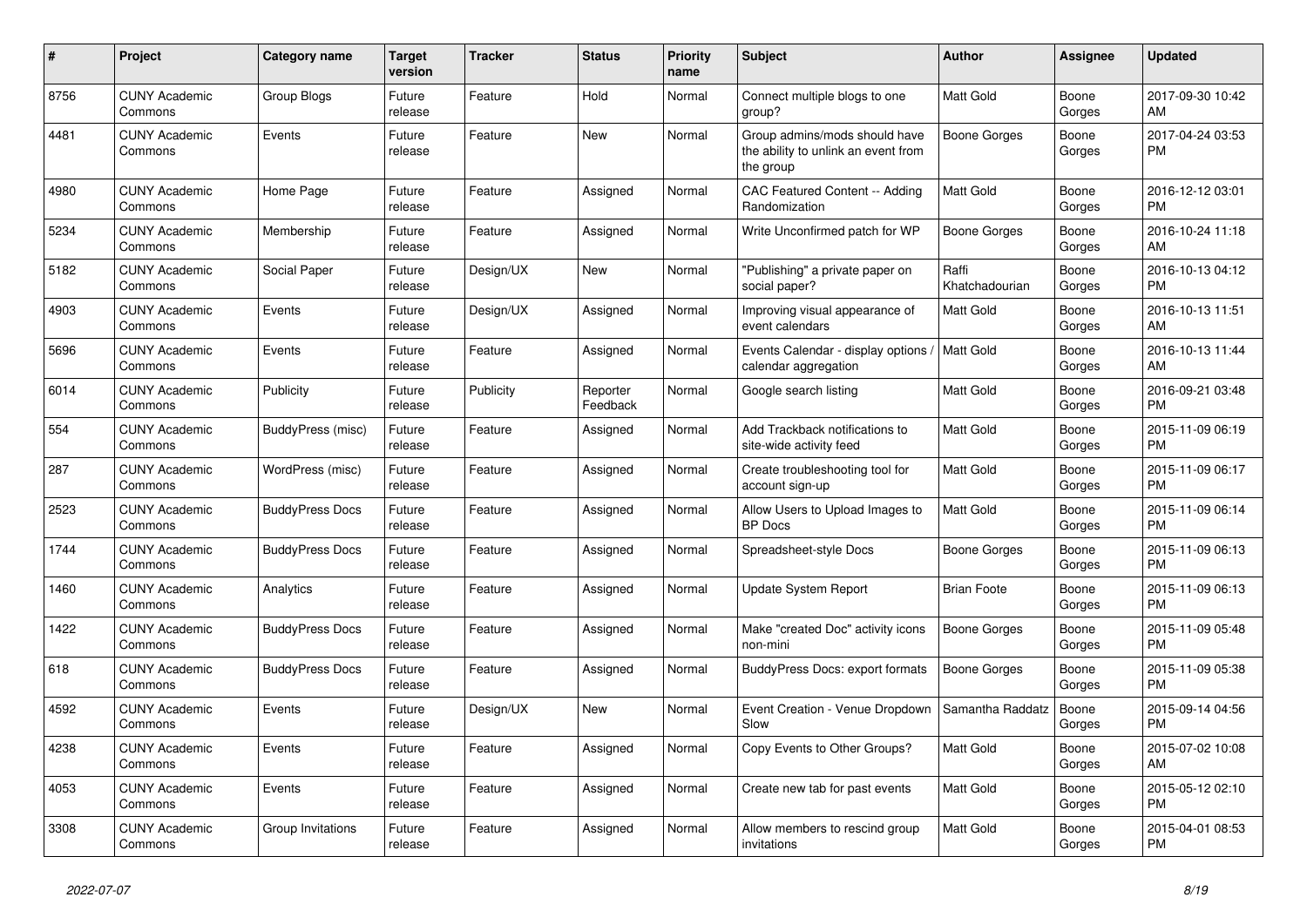| #    | Project                         | <b>Category name</b>     | <b>Target</b><br>version | <b>Tracker</b> | <b>Status</b>        | Priority<br>name | <b>Subject</b>                                                                                  | Author              | <b>Assignee</b> | <b>Updated</b>                |
|------|---------------------------------|--------------------------|--------------------------|----------------|----------------------|------------------|-------------------------------------------------------------------------------------------------|---------------------|-----------------|-------------------------------|
| 3759 | <b>CUNY Academic</b><br>Commons | WordPress (misc)         | Future<br>release        | Feature        | Assigned             | Normal           | Review Interface for Adding Users<br>to Blogs                                                   | <b>Matt Gold</b>    | Boone<br>Gorges | 2015-03-24 05:52<br><b>PM</b> |
| 3042 | <b>CUNY Academic</b><br>Commons | <b>Public Portfolio</b>  | Future<br>release        | Feature        | Assigned             | Normal           | Browsing member interests                                                                       | Matt Gold           | Boone<br>Gorges | 2015-03-21 09:04<br><b>PM</b> |
| 2753 | <b>CUNY Academic</b><br>Commons | <b>Public Portfolio</b>  | Future<br>release        | Feature        | New                  | Normal           | Create actual actual tagification in<br>academic interests and other fields                     | Micki Kaufman       | Boone<br>Gorges | 2015-01-05 08:52<br><b>PM</b> |
| 658  | <b>CUNY Academic</b><br>Commons | <b>WordPress Plugins</b> | Future<br>release        | Feature        | Assigned             | Normal           | Rebulid Sitewide Tag Suggestion                                                                 | <b>Matt Gold</b>    | Boone<br>Gorges | 2015-01-05 08:47<br><b>PM</b> |
| 3475 | <b>CUNY Academic</b><br>Commons | Events                   | Future<br>release        | Feature        | Assigned             | Normal           | Request to add plugin to<br>streamline room<br>booking/appointment booking                      | Naomi Barrettara    | Boone<br>Gorges | 2014-12-01 05:14<br><b>PM</b> |
| 3193 | <b>CUNY Academic</b><br>Commons | Group Forums             | Future<br>release        | Feature        | Assigned             | Normal           | bbPress 2.x dynamic roles and<br>RBE                                                            | Boone Gorges        | Boone<br>Gorges | 2014-09-30 01:30<br><b>PM</b> |
| 3419 | <b>CUNY Academic</b><br>Commons | Group Invitations        | 1.6.14                   | Bug            | Testing<br>Required  | Normal           | Neatening the display of<br>messages on group requests                                          | <b>Matt Gold</b>    | Boone<br>Gorges | 2014-09-01 09:29<br><b>PM</b> |
| 3220 | <b>CUNY Academic</b><br>Commons | <b>Public Portfolio</b>  | Future<br>release        | Feature        | Assigned             | Normal           | Add indent/outdent option to<br>Formatting Buttons on Profile<br>Page                           | Matt Gold           | Boone<br>Gorges | 2014-05-21 10:39<br><b>PM</b> |
| 1888 | <b>CUNY Academic</b><br>Commons | Home Page                | Future<br>release        | Feature        | Assigned             | Normal           | Refactor BP MPO Activity Filter to<br>support proper pagination                                 | Sarah Morgano       | Boone<br>Gorges | 2014-05-01 07:11<br><b>PM</b> |
| 1508 | <b>CUNY Academic</b><br>Commons | WordPress (misc)         | Future<br>release        | Feature        | Assigned             | Normal           | Share login cookies across<br>mapped domains                                                    | <b>Boone Gorges</b> | Boone<br>Gorges | 2012-07-02 12:12<br><b>PM</b> |
| 599  | <b>CUNY Academic</b><br>Commons | BuddyPress (misc)        | Future<br>release        | Feature        | Assigned             | Normal           | Consider adding rating plugins for<br><b>BuddyPress/BBPress</b>                                 | <b>Matt Gold</b>    | Boone<br>Gorges | 2011-08-22 06:50<br><b>PM</b> |
| 585  | <b>CUNY Academic</b><br>Commons | Group Forums             | Future<br>release        | Feature        | Assigned             | Normal           | Merge Forum Topics                                                                              | Sarah Morgano       | Boone<br>Gorges | 2011-07-06 04:11<br><b>PM</b> |
| 635  | <b>CUNY Academic</b><br>Commons | BuddyPress (misc)        | Future<br>release        | Feature        | Assigned             | Normal           | Big Blue Button -<br>Videoconferencing in Groups and<br><b>Blogs</b>                            | <b>Matt Gold</b>    | Boone<br>Gorges | 2011-03-14 03:24<br><b>PM</b> |
| 500  | <b>CUNY Academic</b><br>Commons | BuddyPress (misc)        | Future<br>release        | Feature        | Assigned             | Normal           | <b>Export Group Data</b>                                                                        | Matt Gold           | Boone<br>Gorges | 2010-12-19 12:09<br><b>PM</b> |
| 435  | <b>CUNY Academic</b><br>Commons | BuddyPress (misc)        | Future<br>release        | Feature        | Assigned             | Normal           | Include Avatar Images in Forum<br><b>Post Notification Emails</b>                               | <b>Matt Gold</b>    | Boone<br>Gorges | 2010-12-08 12:40<br><b>PM</b> |
| 377  | <b>CUNY Academic</b><br>Commons | BuddyPress (misc)        | Future<br>release        | Feature        | Assigned             | Normal           | Like buttons                                                                                    | Matt Gold           | Boone<br>Gorges | 2010-11-16 05:13<br><b>PM</b> |
| 3615 | <b>CUNY Academic</b><br>Commons | Redmine                  | Not tracked              | Feature        | New                  | Low              | Create Redmine issues via email                                                                 | Dominic Giglio      | Boone<br>Gorges | 2017-11-16 11:36<br>AM        |
| 8675 | <b>CUNY Academic</b><br>Commons | <b>User Onboarding</b>   | Future<br>release        | Bug            | Reporter<br>Feedback | Low              | Add new User search screen calls<br>for the input of email address but<br>doesn't work with one | Paul Hebert         | Boone<br>Gorges | 2017-10-11 11:17<br>AM        |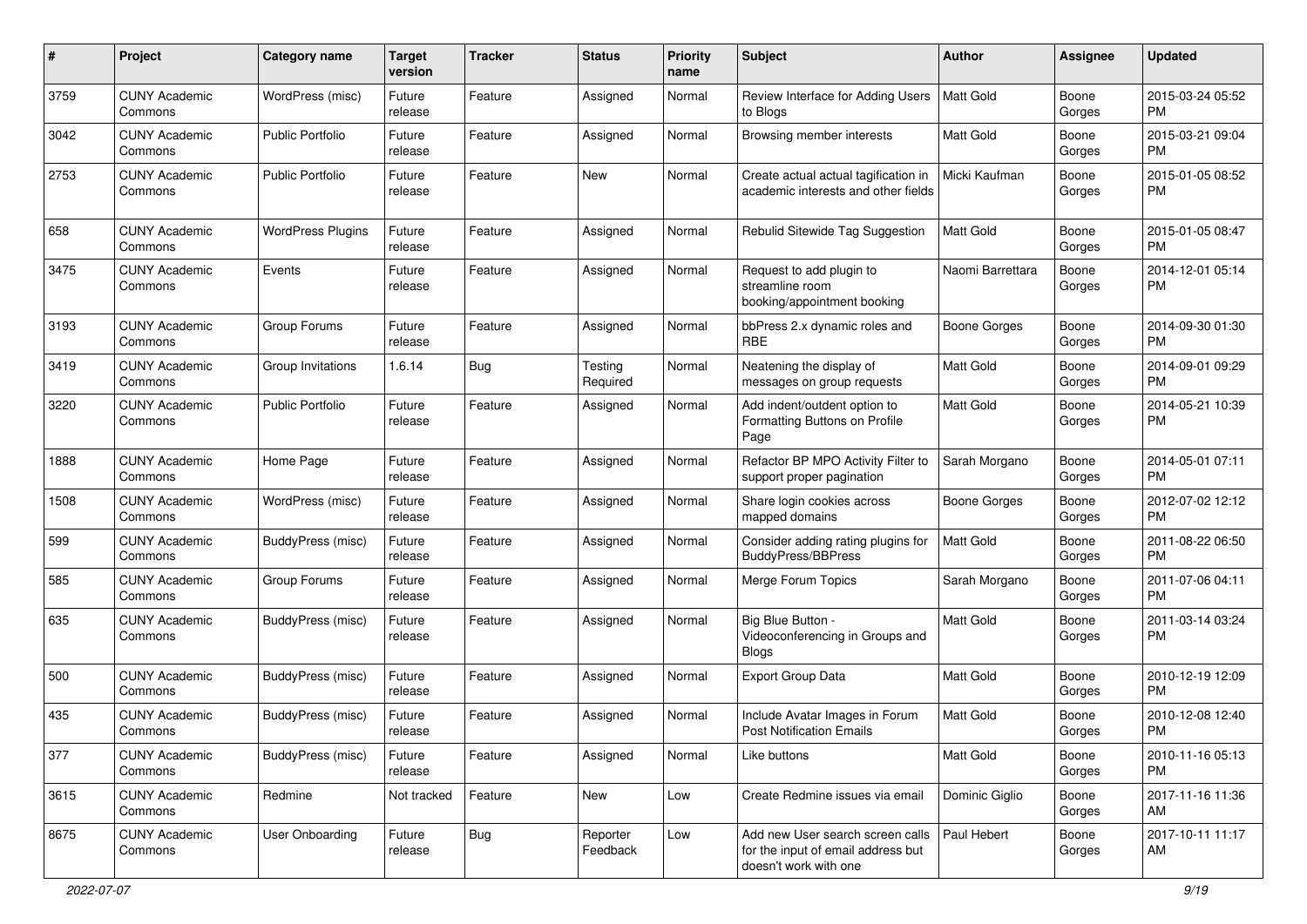| $\#$  | Project                         | Category name            | <b>Target</b><br>version | Tracker    | <b>Status</b>        | <b>Priority</b><br>name | <b>Subject</b>                                                      | <b>Author</b>       | Assignee           | <b>Updated</b>                |
|-------|---------------------------------|--------------------------|--------------------------|------------|----------------------|-------------------------|---------------------------------------------------------------------|---------------------|--------------------|-------------------------------|
| 6389  | <b>CUNY Academic</b><br>Commons | <b>BuddyPress Docs</b>   | Future<br>release        | Feature    | <b>New</b>           | Low                     | Make Discussion Area Visible<br>When Editing a Doc                  | Luke Waltzer        | Boone<br>Gorges    | 2016-10-21 04:16<br>PM        |
| 1417  | <b>CUNY Academic</b><br>Commons | <b>BuddyPress Docs</b>   | Future<br>release        | Feature    | Assigned             | Low                     | <b>Bulk actions for BuddyPress Docs</b>                             | <b>Boone Gorges</b> | Boone<br>Gorges    | 2016-10-17 10:41<br><b>PM</b> |
| 5052  | <b>CUNY Academic</b><br>Commons | Social Paper             | Future<br>release        | Feature    | New                  | Low                     | Sentence by sentence or line by<br>line comments (SP suggestion #3) | Marilyn Weber       | Boone<br>Gorges    | 2016-02-11 10:24<br><b>PM</b> |
| 1167  | <b>CUNY Academic</b><br>Commons | <b>Email Invitations</b> | Future<br>release        | Feature    | New                  | Low                     | Allow email invitations to be resent                                | <b>Boone Gorges</b> | Boone<br>Gorges    | 2015-11-12 12:53<br>AM        |
| 2610  | <b>CUNY Academic</b><br>Commons | Group Invitations        | Future<br>release        | Feature    | Assigned             | Low                     | Request: Custom invitation<br>message to group invites              | local admin         | Boone<br>Gorges    | 2015-11-09 06:13<br><b>PM</b> |
| 2325  | <b>CUNY Academic</b><br>Commons | BuddyPress (misc)        | Future<br>release        | Feature    | Assigned             | Low                     | Profile should have separate fields<br>for first/last names         | local admin         | Boone<br>Gorges    | 2015-11-09 06:09<br><b>PM</b> |
| 2013  | <b>CUNY Academic</b><br>Commons | <b>Public Portfolio</b>  | Future<br>release        | Feature    | Assigned             | Low                     | Have Profile Privacy Options show<br>up only for filled-in fields   | Matt Gold           | Boone<br>Gorges    | 2015-11-09 06:09<br>PM        |
| 1165  | <b>CUNY Academic</b><br>Commons | <b>Email Invitations</b> | Future<br>release        | Feature    | Assigned             | Low                     | Allow saved lists of invitees under<br>Send Invites                 | <b>Boone Gorges</b> | Boone<br>Gorges    | 2015-11-09 06:03<br><b>PM</b> |
| 1166  | <b>CUNY Academic</b><br>Commons | <b>Email Invitations</b> | Future<br>release        | Feature    | <b>New</b>           | Low                     | Better organizational tools for Sent<br>Invites                     | Boone Gorges        | Boone<br>Gorges    | 2015-11-09 06:02<br><b>PM</b> |
| 519   | <b>CUNY Academic</b><br>Commons | <b>BuddyPress Docs</b>   | Future<br>release        | Feature    | Assigned             | Low                     | TOC for individual docs - for new<br>BP "wiki-like" plugin          | scott voth          | Boone<br>Gorges    | 2015-11-09 05:54<br>PM        |
| 1562  | <b>CUNY Academic</b><br>Commons | <b>WordPress Plugins</b> | Future<br>release        | Feature    | Assigned             | Low                     | Play with NYT Collaborative<br><b>Authoring Tool</b>                | <b>Matt Gold</b>    | Boone<br>Gorges    | 2015-01-05 08:47<br>PM        |
| 2223  | <b>CUNY Academic</b><br>Commons | <b>WordPress Plugins</b> | Future<br>release        | Feature    | Assigned             | Low                     | Add Participad to the CUNY<br><b>Academic Commons</b>               | <b>Matt Gold</b>    | Boone<br>Gorges    | 2014-09-17 10:03<br><b>PM</b> |
| 3080  | <b>CUNY Academic</b><br>Commons | <b>Group Files</b>       | Future<br>release        | Feature    | Assigned             | Low                     | Create a system to keep track of<br>file changes                    | <b>Matt Gold</b>    | Boone<br>Gorges    | 2014-02-26 10:04<br>PM        |
| 3048  | <b>CUNY Academic</b><br>Commons | <b>Public Portfolio</b>  | Future<br>release        | Feature    | <b>New</b>           | Low                     | Images for rich text profile fields                                 | Boone Gorges        | Boone<br>Gorges    | 2014-02-19 12:56<br>PM        |
| 2618  | <b>NYCDH Community</b><br>Site  |                          |                          | <b>Bug</b> | Assigned             | Low                     | Mark blogs as spam when created<br>by users marked as spam          | Matt Gold           | Boone<br>Gorges    | 2013-06-09 11:38<br>PM        |
| 58    | <b>CUNY Academic</b><br>Commons | BuddyPress (misc)        | Future<br>release        | Feature    | Assigned             | Low                     | Make member search sortable by<br>last name                         | Roberta Brody       | Boone<br>Gorges    | 2010-08-26 02:38<br><b>PM</b> |
| 10354 | <b>CUNY Academic</b><br>Commons | <b>Public Portfolio</b>  | Future<br>release        | Feature    | New                  | Normal                  | Opt out of Having a Profile Page                                    | scott voth          | Chris Stein        | 2020-05-12 10:43<br>AM        |
| 1544  | <b>CUNY Academic</b><br>Commons | Groups (misc)            | Future<br>release        | Feature    | Reporter<br>Feedback | Normal                  | Group Filtering and Sorting                                         | Matt Gold           | Chris Stein        | 2019-03-01 02:25<br><b>PM</b> |
| 9028  | <b>CUNY Academic</b><br>Commons | Onboarding               | Future<br>release        | Feature    | Assigned             | Normal                  | suggest groups to new members<br>during the registration process    | <b>Matt Gold</b>    | <b>Chris Stein</b> | 2018-10-24 12:34<br>PM        |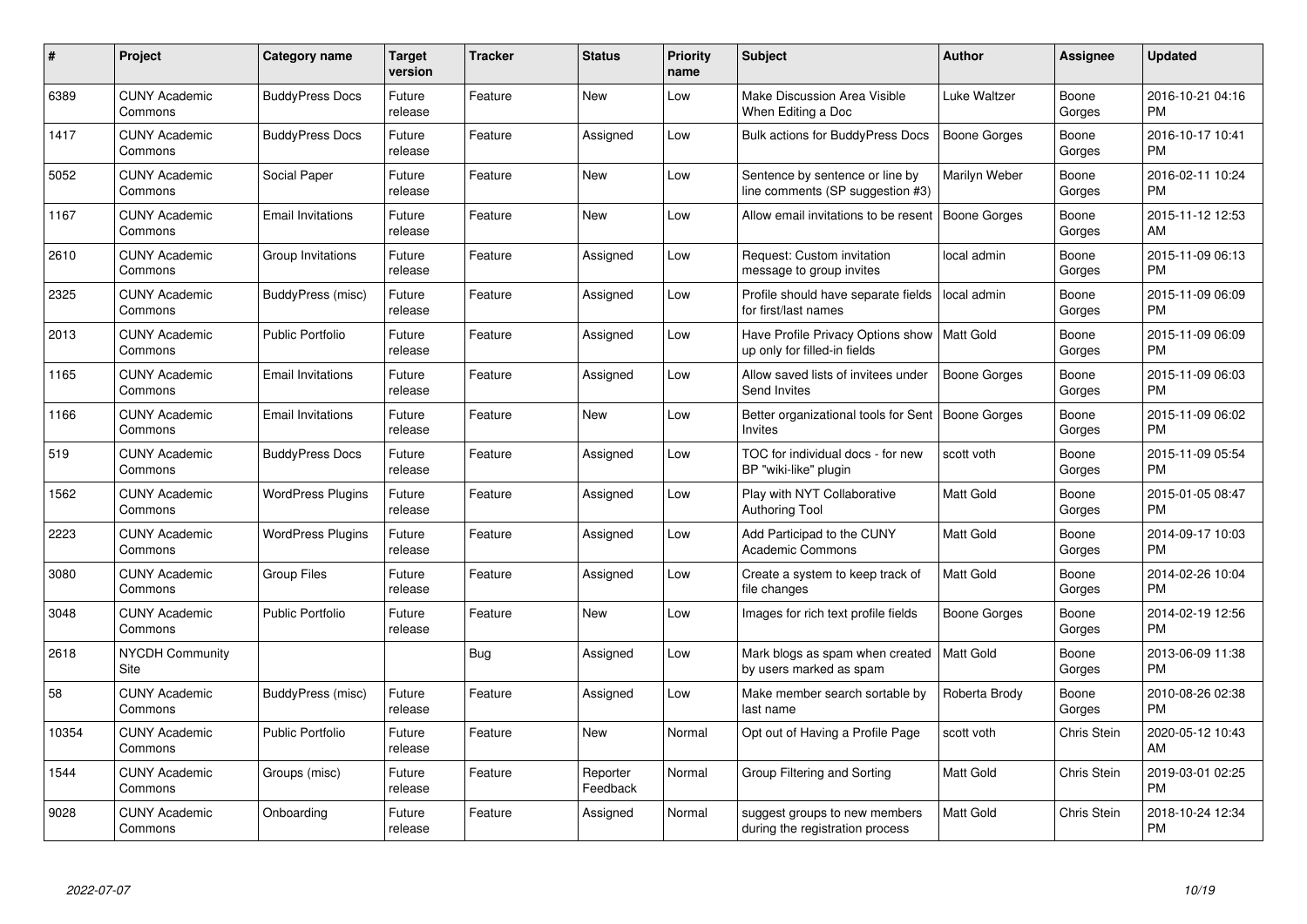| #     | Project                                                                 | <b>Category name</b>     | <b>Target</b><br>version | <b>Tracker</b>        | <b>Status</b> | <b>Priority</b><br>name | <b>Subject</b>                                                      | <b>Author</b>    | Assignee                 | <b>Updated</b>                |
|-------|-------------------------------------------------------------------------|--------------------------|--------------------------|-----------------------|---------------|-------------------------|---------------------------------------------------------------------|------------------|--------------------------|-------------------------------|
| 2881  | <b>CUNY Academic</b><br>Commons                                         | <b>Public Portfolio</b>  | Future<br>release        | Feature               | Assigned      | Normal                  | Redesign the UX for Profiles                                        | Chris Stein      | <b>Chris Stein</b>       | 2016-10-13 12:45<br><b>PM</b> |
| 5827  | <b>CUNY Academic</b><br>Commons                                         | <b>Public Portfolio</b>  | Future<br>release        | Bug                   | Assigned      | Normal                  | Academic Interests square bracket   scott voth<br>links not working |                  | Chris Stein              | 2016-08-11 11:59<br><b>PM</b> |
| 365   | <b>CUNY Academic</b><br>Commons                                         | WordPress (misc)         | Future<br>release        | Feature               | Assigned      | Normal                  | <b>Create Mouseover Tooltips</b><br>throughout Site                 | Matt Gold        | Chris Stein              | 2015-11-09 06:18<br><b>PM</b> |
| 3059  | <b>CUNY Academic</b><br>Commons                                         | Group Forums             | Future<br>release        | Design/UX             | <b>New</b>    | Normal                  | Forum Post Permissable Content<br><b>Explanatory Text</b>           | Chris Stein      | Chris Stein              | 2015-04-02 11:27<br>AM        |
| 3770  | <b>CUNY Academic</b><br>Commons                                         | <b>Public Portfolio</b>  | Future<br>release        | Feature               | Assigned      | Normal                  | Improve Layout/Formatting of<br>Positions Area on Public Portfolios | <b>Matt Gold</b> | Chris Stein              | 2015-04-01 09:17<br><b>PM</b> |
| 2754  | <b>CUNY Academic</b><br>Commons                                         | Design                   | Future<br>release        | Feature               | Assigned      | Normal                  | Determine strategy for CAC logo<br>handling in top header           | Micki Kaufman    | Chris Stein              | 2015-01-05 08:53<br><b>PM</b> |
| 2832  | <b>CUNY Academic</b><br>Commons                                         | <b>Public Portfolio</b>  | Future<br>release        | Feature               | Assigned      | Normal                  | Improve interface for (not)<br>auto-linking profile fields          | Boone Gorges     | Chris Stein              | 2015-01-05 08:52<br><b>PM</b> |
| 3330  | <b>CUNY Academic</b><br>Commons                                         | My Commons               | Future<br>release        | Feature               | Assigned      | Normal                  | 'Commons Information" tool                                          | Boone Gorges     | Chris Stein              | 2014-09-22 08:46<br><b>PM</b> |
| 860   | <b>CUNY Academic</b><br>Commons                                         | Design                   | Future<br>release        | Design/UX             | Assigned      | Normal                  | <b>Standardize Button Treatment</b><br>Across the Commons           | Chris Stein      | Chris Stein              | 2014-05-01 09:45<br>AM        |
| 3354  | <b>CUNY Academic</b><br>Commons                                         | <b>Group Files</b>       | Future<br>release        | Feature               | Assigned      | Low                     | Allow Group Download of Multiple<br><b>Selected Files</b>           | <b>Matt Gold</b> | Chris Stein              | 2014-08-01 08:50<br>AM        |
| 8078  | <b>CUNY Academic</b><br>Commons                                         | <b>WordPress Plugins</b> | Future<br>release        | <b>System Upgrade</b> | Assigned      | Normal                  | CommentPress Updates                                                | Margaret Galvan  | Christian<br>Wach        | 2017-05-08 03:49<br><b>PM</b> |
| 13199 | <b>CUNY Academic</b><br>Commons                                         | Group Forums             | Future<br>release        | Feature               | New           | Normal                  | Favoring Groups over bbPress<br>plugin                              | Colin McDonald   | Colin<br><b>McDonald</b> | 2021-11-19 12:28<br><b>PM</b> |
| 5268  | <b>CUNY Academic</b><br>Commons                                         | Group Forums             | Future<br>release        | <b>Bug</b>            | Assigned      | Normal                  | Long-time to post to multiple<br>groups                             | Luke Waltzer     | Daniel Jones             | 2016-09-07 06:31<br><b>PM</b> |
| 4438  | <b>CUNY Academic</b><br>Commons                                         | Events                   | Future<br>release        | Bug                   | Assigned      | Normal                  | Events Calendar - Export<br><b>Recurring Events</b>                 | scott voth       | Daniel Jones             | 2016-05-23 04:25<br><b>PM</b> |
| 412   | <b>CUNY Academic</b><br>Commons                                         | <b>WordPress Themes</b>  | Future<br>release        | Feature               | Assigned      | Normal                  | <b>Featured Themes</b>                                              | Matt Gold        | Dominic<br>Giglio        | 2015-01-05 08:44<br><b>PM</b> |
| 2167  | <b>CUNY Academic</b><br>Commons                                         | WordPress (misc)         | Future<br>release        | <b>Bug</b>            | Assigned      | Normal                  | <b>CAC-Livestream Plugin Issues</b>                                 | Michael Smith    | Dominic<br>Giglio        | 2015-01-02 03:06<br><b>PM</b> |
| 1983  | <b>CUNY Academic</b><br>Commons                                         | Home Page                | Future<br>release        | Feature               | Assigned      | Low                     | Media Library integration with<br>Featured Content plugin           | Boone Gorges     | Dominic<br>Giglio        | 2014-03-17 10:34<br>AM        |
| 940   | <b>CUNY Academic</b><br>Commons                                         | Redmine                  | Future<br>release        | Feature               | Assigned      | Low                     | Communication with users after<br>releases                          | Matt Gold        | Dominic<br>Giglio        | 2012-09-09 04:36<br><b>PM</b> |
| 12062 | AD/O365 Transition<br>from NonMatric to<br><b>Matriculated Students</b> |                          |                          | Feature               | In Progress   | Normal                  | create solution and console project   Emilio Rodriguez              |                  | Emilio<br>Rodriguez      | 2019-11-12 03:56<br><b>PM</b> |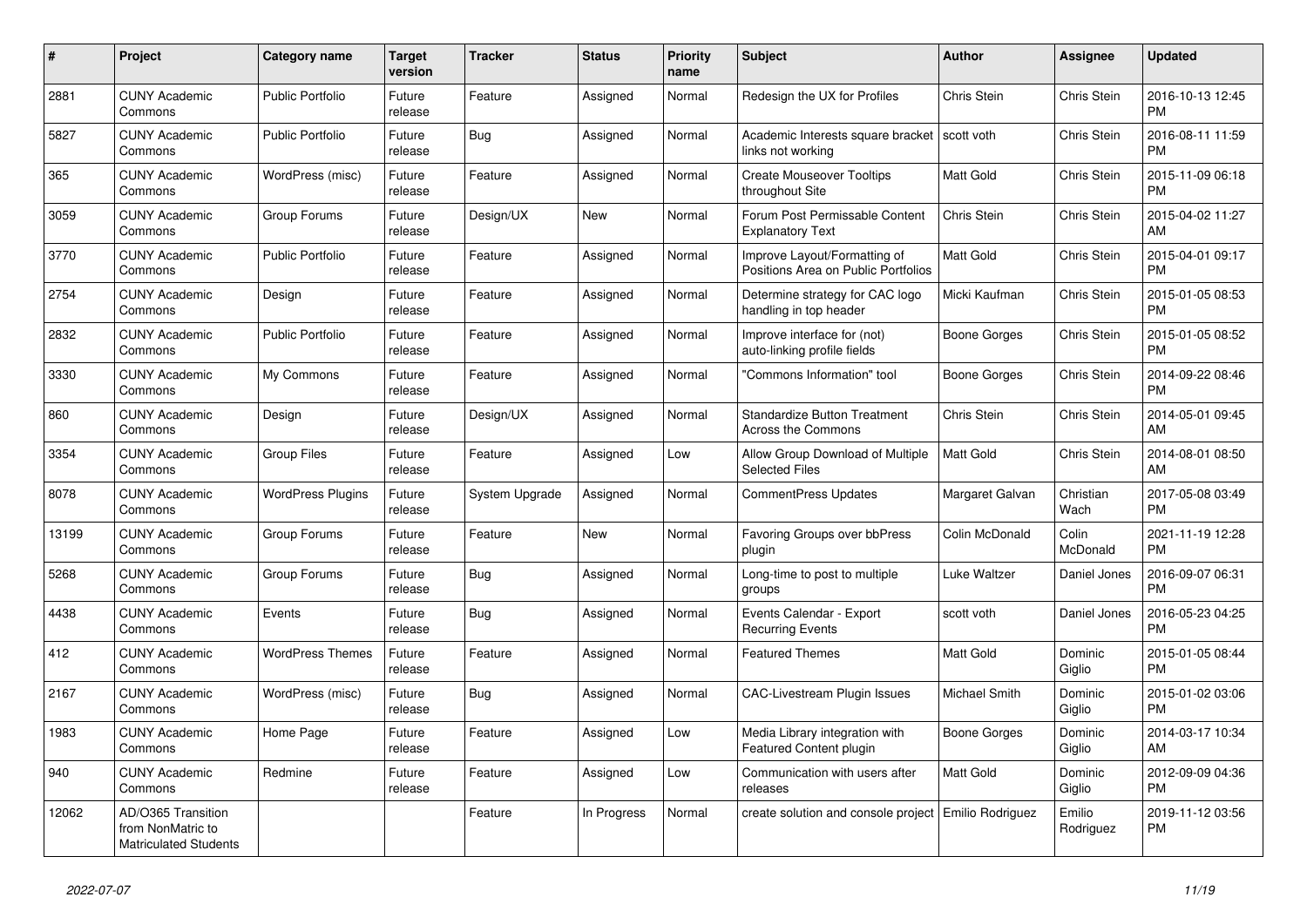| #     | Project                         | <b>Category name</b>           | <b>Target</b><br>version | <b>Tracker</b> | <b>Status</b>        | <b>Priority</b><br>name | <b>Subject</b>                                                                        | Author                  | <b>Assignee</b>     | <b>Updated</b>                |
|-------|---------------------------------|--------------------------------|--------------------------|----------------|----------------------|-------------------------|---------------------------------------------------------------------------------------|-------------------------|---------------------|-------------------------------|
| 9835  | <b>CUNY Academic</b><br>Commons | Group Forums                   | Future<br>release        | <b>Bug</b>     | Assigned             | Normal                  | add a "like" function?                                                                | Marilyn Weber           | <b>Erik Trainer</b> | 2018-06-05 01:49<br>PM        |
| 13891 | <b>CUNY Academic</b><br>Commons | Internal Tools and<br>Workflow | 2.1.0                    | Feature        | New                  | Normal                  | Migrate automated linting to<br>GitHub Actions                                        | Boone Gorges            | Jeremy Felt         | 2022-06-29 11:13<br>AM        |
| 15194 | <b>CUNY Academic</b><br>Commons | Internal Tools and<br>Workflow | 2.1.0                    | Feature        | New                  | Normal                  | PHPCS sniff for un-restored<br>switch_to_blog() calls                                 | Boone Gorges            | Jeremy Felt         | 2022-05-26 10:45<br>AM        |
| 13331 | <b>CUNY Academic</b><br>Commons | Site cloning                   | Future<br>release        | Bug            | New                  | Normal                  | Combine Site Template and Clone<br>operations                                         | <b>Boone Gorges</b>     | Jeremy Felt         | 2021-11-19 12:39<br><b>PM</b> |
| 14475 | <b>CUNY Academic</b><br>Commons |                                | Not tracked              | Publicity      | New                  | Normal                  | OER Showcase Page                                                                     | Laurie Hurson           | Laurie Hurson       | 2021-09-14 10:46<br>AM        |
| 12446 | <b>CUNY Academic</b><br>Commons | Groups (misc)                  | Future<br>release        | Feature        | Reporter<br>Feedback | Normal                  | Toggle default site to group forum<br>posting                                         | Laurie Hurson           | Laurie Hurson       | 2020-03-10 11:57<br>AM        |
| 11517 | <b>CUNY Academic</b><br>Commons |                                | Not tracked              | Feature        | Assigned             | Normal                  | wp-accessibility plugin should not<br>strip 'target=" blank" by default               | <b>Boone Gorges</b>     | Laurie Hurson       | 2019-09-24 09:57<br>AM        |
| 8666  | <b>CUNY Academic</b><br>Commons | Teaching                       | Not tracked              | Documentation  | Assigned             | Normal                  | Create Teaching on the Commons<br>Resource Page                                       | Matt Gold               | Laurie Hurson       | 2019-09-23 03:16<br><b>PM</b> |
| 11879 | <b>CUNY Academic</b><br>Commons |                                | Not tracked              | <b>Bug</b>     | New                  | Normal                  | Hypothesis comments appearing<br>on multiple, different pdfs across<br>blogs          | Laurie Hurson           | Laurie Hurson       | 2019-09-19 02:39<br><b>PM</b> |
| 6078  | <b>CUNY Academic</b><br>Commons | <b>Blogs (BuddyPress)</b>      | Future<br>release        | Feature        | New                  | Normal                  | <b>Explore Adding Network Blog</b><br>Metadata Plugin                                 | Luke Waltzer            | Luke Waltzer        | 2016-10-11 10:29<br><b>PM</b> |
| 5955  | <b>CUNY Academic</b><br>Commons | Outreach                       | Future<br>release        | Feature        | Assigned             | Normal                  | Create auto-newsletter for<br>commons members                                         | <b>Matt Gold</b>        | Luke Waltzer        | 2016-08-30 10:34<br>AM        |
| 2666  | <b>CUNY Academic</b><br>Commons | About page                     | Not tracked              | Documentation  | Assigned             | Normal                  | <b>Update About Text</b>                                                              | Chris Stein             | Luke Waltzer        | 2016-03-04 11:19<br>AM        |
| 12392 | <b>CUNY Academic</b><br>Commons | Help/Codex                     | Not tracked              | Documentation  | New                  | Normal                  | <b>Updates to Common Commons</b><br>Questions on Help Page                            | scott voth              | Margaret<br>Galvan  | 2020-02-11 10:53<br>AM        |
| 8211  | <b>CUNY Academic</b><br>Commons | <b>WordPress Themes</b>        | Future<br>release        | Feature        | New                  | Normal                  | Theme Suggestions: Material<br>Design-Inspired Themes                                 | Margaret Galvan         | Margaret<br>Galvan  | 2017-08-07 02:48<br><b>PM</b> |
| 7828  | <b>CUNY Academic</b><br>Commons |                                | Not tracked              | Feature        | Assigned             | Normal                  | Theme Assessment 2017                                                                 | Margaret Galvan         | Margaret<br>Galvan  | 2017-05-02 10:41<br><b>PM</b> |
| 6298  | <b>CUNY Academic</b><br>Commons | User Experience                | Not tracked              | Design/UX      | Assigned             | Normal                  | Examine data from survey                                                              | <b>Matt Gold</b>        | Margaret<br>Galvan  | 2016-10-14 12:16<br><b>PM</b> |
| 12382 | <b>CUNY Academic</b><br>Commons | Membership                     | Not tracked              | Support        | New                  | Normal                  | Email request change                                                                  | Marilyn Weber           | Marilyn<br>Weber    | 2020-02-06 12:56<br><b>PM</b> |
| 9420  | <b>CUNY Academic</b><br>Commons | cuny.is                        | Not tracked              | Feature        | New                  | Normal                  | Request for http://cuny.is/streams                                                    | Raffi<br>Khatchadourian | Marilyn<br>Weber    | 2018-04-02 10:08<br>AM        |
| 8837  | <b>CUNY Academic</b><br>Commons |                                | Not tracked              | Feature        | Assigned             | Normal                  | Create a form to request info from<br>people requesting premium<br>themes and plugins | Matt Gold               | Marilyn<br>Weber    | 2017-11-14 03:35<br><b>PM</b> |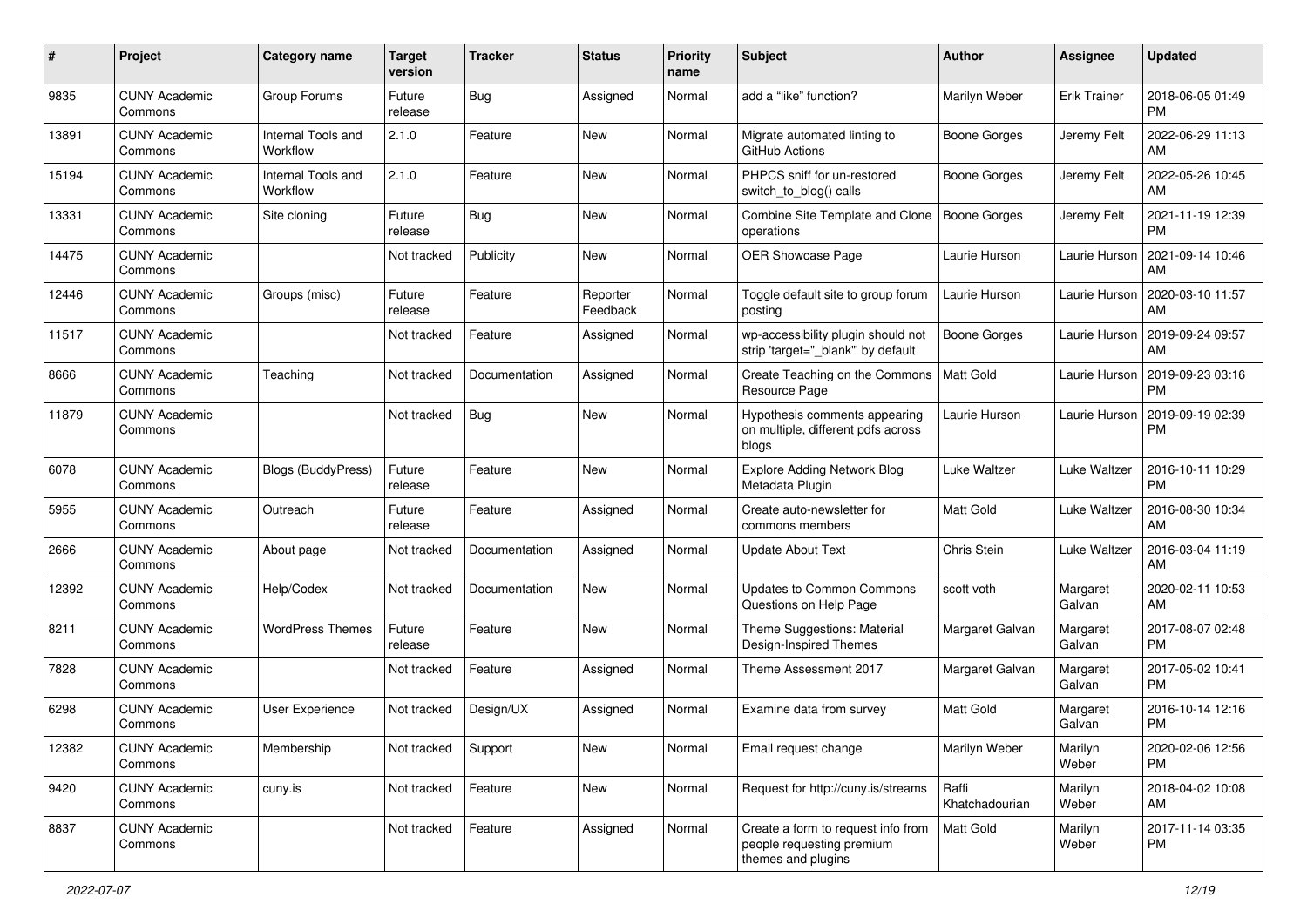| #     | <b>Project</b>                  | Category name            | <b>Target</b><br>version | <b>Tracker</b> | <b>Status</b>        | <b>Priority</b><br>name | <b>Subject</b>                                            | <b>Author</b>           | Assignee         | <b>Updated</b>                |
|-------|---------------------------------|--------------------------|--------------------------|----------------|----------------------|-------------------------|-----------------------------------------------------------|-------------------------|------------------|-------------------------------|
| 3509  | <b>CUNY Academic</b><br>Commons | Publicity                | 1.7                      | Publicity      | <b>New</b>           | Normal                  | Create 1.7 digital signage imagery                        | Micki Kaufman           | Marilyn<br>Weber | 2014-10-01 12:40<br><b>PM</b> |
| 370   | <b>CUNY Academic</b><br>Commons | Registration             | Future<br>release        | Feature        | Assigned             | High                    | <b>Guest Accounts</b>                                     | <b>Matt Gold</b>        | Matt Gold        | 2015-04-09 09:33<br><b>PM</b> |
| 12484 | <b>CUNY Academic</b><br>Commons |                          | Not tracked              | Support        | Reporter<br>Feedback | Normal                  | Sign up Code for COIL Course<br>starting in March         | Laurie Hurson           | Matt Gold        | 2020-03-02 02:26<br><b>PM</b> |
| 11545 | <b>CUNY Academic</b><br>Commons | <b>WordPress Plugins</b> | Not tracked              | Support        | New                  | Normal                  | <b>Twitter searches in WordPress</b>                      | Gina Cherry             | Matt Gold        | 2019-09-23 01:03<br><b>PM</b> |
| 11493 | <b>CUNY Academic</b><br>Commons | Domain Mapping           | Not tracked              | Support        | Reporter<br>Feedback | Normal                  | Domain Mapping Request - Talia<br>Schaffer                | scott voth              | Matt Gold        | 2019-08-06 08:39<br>AM        |
| 10839 | <b>CUNY Academic</b><br>Commons | About page               | Not tracked              | Support        | <b>New</b>           | Normal                  | <b>Mission Statement Needs</b><br>Revision                | scott voth              | Matt Gold        | 2018-12-26 10:58<br>AM        |
| 8607  | <b>CUNY Academic</b><br>Commons |                          | Not tracked              | Support        | <b>New</b>           | Normal                  | Paypal?                                                   | Marilyn Weber           | Matt Gold        | 2018-05-15 01:37<br><b>PM</b> |
| 9015  | <b>CUNY Academic</b><br>Commons | Groups (misc)            | Not tracked              | Outreach       | Assigned             | Normal                  | Email group admins the email<br>addresses of their groups | <b>Matt Gold</b>        | Matt Gold        | 2018-01-02 09:54<br>AM        |
| 8898  | <b>CUNY Academic</b><br>Commons | Social Paper             | Not tracked              | Feature        | Assigned             | Normal                  | Usage data on docs and social<br>paper                    | <b>Matt Gold</b>        | Matt Gold        | 2017-11-16 11:32<br>AM        |
| 3657  | <b>CUNY Academic</b><br>Commons | WordPress (misc)         | Not tracked              | Feature        | <b>New</b>           | Normal                  | Create alert for GC email<br>addresses                    | <b>Matt Gold</b>        | Matt Gold        | 2016-04-14 11:29<br><b>PM</b> |
| 2175  | <b>CUNY Academic</b><br>Commons | WordPress (misc)         | Not tracked              | Support        | Assigned             | Normal                  | Subscibe 2 vs. Jetpack<br>subscription options            | local admin             | Matt Gold        | 2016-01-26 04:58<br><b>PM</b> |
| 4972  | <b>CUNY Academic</b><br>Commons | Analytics                | Not tracked              | <b>Bug</b>     | New                  | Normal                  | <b>Newsletter Analytics</b>                               | Stephen Real            | Matt Gold        | 2015-12-09 12:54<br><b>PM</b> |
| 4225  | <b>CUNY Academic</b><br>Commons | DiRT Integration         | Future<br>release        | Design/UX      | New                  | Normal                  | Add information to DIRT page (in<br>Create a Group)       | Samantha Raddatz        | Matt Gold        | 2015-06-26 03:14<br><b>PM</b> |
| 3691  | <b>CUNY Academic</b><br>Commons | <b>WordPress Plugins</b> | Future<br>release        | Bug            | <b>New</b>           | Normal                  | <b>WPMU Domain Mapping</b><br>Debugging on cdev           | Raymond Hoh             | Matt Gold        | 2014-12-12 09:04<br>AM        |
| 2573  | <b>NYCDH Community</b><br>Site  |                          |                          | Feature        | Reporter<br>Feedback | Normal                  | Add dh nyc twitter list feed to site                      | Mark Newton             | Matt Gold        | 2013-05-16 11:42<br><b>PM</b> |
| 8498  | <b>CUNY Academic</b><br>Commons | <b>WordPress Plugins</b> | Future<br>release        | Feature        | New                  | Low                     | <b>Gravity Forms Email Users</b>                          | Raffi<br>Khatchadourian | Matt Gold        | 2017-10-13 12:58<br><b>PM</b> |
| 8902  | <b>CUNY Academic</b><br>Commons | Design                   | Not tracked              | Feature        | Assigned             | Normal                  | Report back on research on<br><b>BuddyPress themes</b>    | <b>Matt Gold</b>        | Michael Smith    | 2017-11-10 12:31<br><b>PM</b> |
| 3506  | <b>CUNY Academic</b><br>Commons | Publicity                | 1.7                      | Publicity      | <b>New</b>           | Normal                  | Prepare 1.7 email messaging                               | Micki Kaufman           | Micki<br>Kaufman | 2014-10-01 12:36<br><b>PM</b> |
| 7624  | <b>CUNY Academic</b><br>Commons | BuddyPress (misc)        | Future<br>release        | Design/UX      | <b>New</b>           | Normal                  | <b>BP Notifications</b>                                   | Luke Waltzer            | Paige Dupont     | 2017-02-08 10:43<br><b>PM</b> |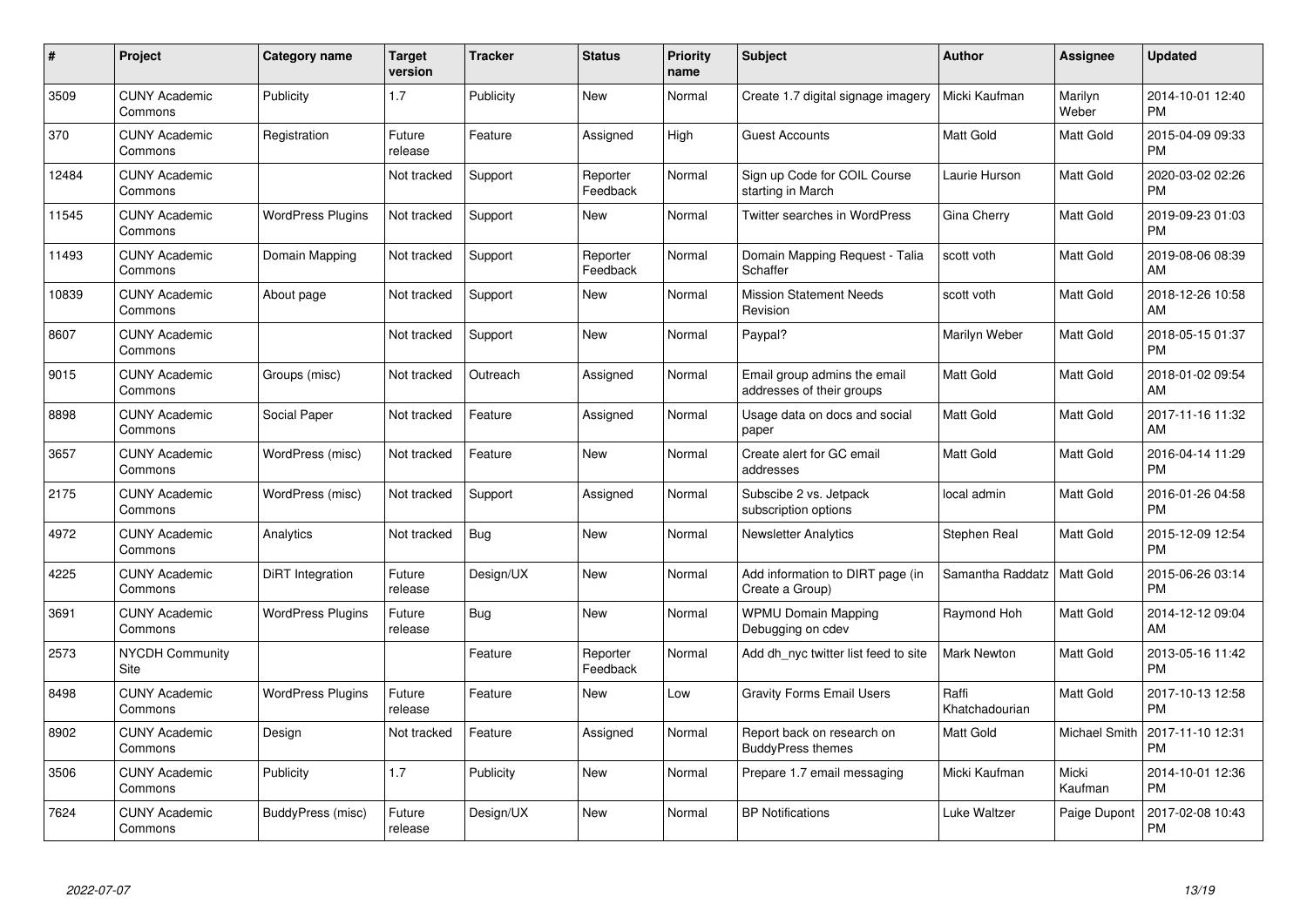| $\vert$ # | <b>Project</b>                  | Category name             | <b>Target</b><br>version | <b>Tracker</b> | <b>Status</b>        | <b>Priority</b><br>name | <b>Subject</b>                                                                       | Author                  | Assignee           | <b>Updated</b>                |
|-----------|---------------------------------|---------------------------|--------------------------|----------------|----------------------|-------------------------|--------------------------------------------------------------------------------------|-------------------------|--------------------|-------------------------------|
| 6392      | <b>CUNY Academic</b><br>Commons | Group Forums              | Future<br>release        | Design/UX      | Assigned             | Low                     | <b>Composition/Preview Panes in</b><br>Forum Posts                                   | Luke Waltzer            | Paige Dupont       | 2016-10-21 04:26<br><b>PM</b> |
| 11393     | <b>CUNY Academic</b><br>Commons |                           | Not tracked              | Publicity      | New                  | Normal                  | After 1.15 release, ceate a hero<br>slide and post about adding a site<br>to a group | scott voth              | Patrick<br>Sweeney | 2019-05-14 10:32<br>AM        |
| 13457     | <b>CUNY Academic</b><br>Commons | Group Forums              | 2.0.3                    | <b>Bug</b>     | <b>New</b>           | High                    | Forum post not sending<br>notifications                                              | Filipa Calado           | Raymond<br>Hoh     | 2022-06-29 11:32<br>AM        |
| 6644      | <b>CUNY Academic</b><br>Commons |                           | Not tracked              | <b>Bug</b>     | Reporter<br>Feedback | High                    | White Screen at Login Pge                                                            | Luke Waltzer            | Raymond<br>Hoh     | 2016-11-21 10:34<br><b>PM</b> |
| 5691      | <b>CUNY Academic</b><br>Commons | <b>Blogs (BuddyPress)</b> | Future<br>release        | Bug            | Assigned             | High                    | Differing numbers on Sites display                                                   | <b>Matt Gold</b>        | Raymond<br>Hoh     | 2016-06-13 01:37<br><b>PM</b> |
| 16319     | <b>CUNY Academic</b><br>Commons | <b>WordPress Plugins</b>  | 2.0.3                    | Bug            | New                  | Normal                  | Request for Events Calendar Pro<br>5.14.2 update                                     | Raymond Hoh             | Raymond<br>Hoh     | 2022-07-01 04:16<br><b>PM</b> |
| 11649     | <b>CUNY Academic</b><br>Commons | <b>WordPress Plugins</b>  | 2.0.3                    | <b>Bug</b>     | In Progress          | Normal                  | CC license displayed on every<br>page                                                | Gina Cherry             | Raymond<br>Hoh     | 2022-06-29 11:32<br>AM        |
| 16245     | <b>CUNY Academic</b><br>Commons | WordPress (misc)          |                          | Bug            | Reporter<br>Feedback | Normal                  | Save Button missing on<br>WordPress Profile page                                     | scott voth              | Raymond<br>Hoh     | 2022-06-16 03:09<br><b>PM</b> |
| 16177     | <b>CUNY Academic</b><br>Commons | Reply By Email            |                          | <b>Bug</b>     | New                  | Normal                  | Switch to Inbound mode for RBE                                                       | Raymond Hoh             | Raymond<br>Hoh     | 2022-05-30 04:32<br><b>PM</b> |
| 13946     | <b>CUNY Academic</b><br>Commons | <b>WordPress Plugins</b>  | 2.1.0                    | Support        | Assigned             | Normal                  | <b>Custom Embed handler For</b><br>OneDrive files                                    | scott voth              | Raymond<br>Hoh     | 2022-05-26 10:46<br>AM        |
| 16110     | <b>CUNY Academic</b><br>Commons |                           |                          | Support        | Reporter<br>Feedback | Normal                  | remove Creative Commons<br>license from pages?                                       | Marilyn Weber           | Raymond<br>Hoh     | 2022-05-17 06:11<br><b>PM</b> |
| 11243     | <b>CUNY Academic</b><br>Commons | BuddyPress (misc)         | Future<br>release        | Bug            | New                  | Normal                  | Audit bp-custom.php                                                                  | Raymond Hoh             | Raymond<br>Hoh     | 2022-04-26 11:59<br>AM        |
| 15516     | <b>CUNY Academic</b><br>Commons | <b>WordPress Plugins</b>  |                          | <b>Bug</b>     | Reporter<br>Feedback | Normal                  | Can't publish or save draft of post<br>on wordpress.com                              | Raffi<br>Khatchadourian | Raymond<br>Hoh     | 2022-03-02 05:52<br>PM        |
| 14994     | <b>CUNY Academic</b><br>Commons | cdev.gc.cuny.edu          | Not tracked              | Support        | In Progress          | Normal                  | Clear Cache on CDEV                                                                  | scott voth              | Raymond<br>Hoh     | 2021-12-07 03:51<br><b>PM</b> |
| 14983     | <b>CUNY Academic</b><br>Commons | WordPress (misc)          | Not tracked              | Support        | Reporter<br>Feedback | Normal                  | "Read More" tag not working                                                          | Rebecca Krisel          | Raymond<br>Hoh     | 2021-11-23 01:17<br><b>PM</b> |
| 13358     | <b>CUNY Academic</b><br>Commons | Group Forums              | Future<br>release        | Feature        | <b>New</b>           | Normal                  | Improved UI for group forum<br>threading settings                                    | <b>Boone Gorges</b>     | Raymond<br>Hoh     | 2021-11-19 12:27<br><b>PM</b> |
| 14496     | <b>CUNY Academic</b><br>Commons | Domain Mapping            | Future<br>release        | Bug            | <b>New</b>           | Normal                  | Mapped domain SSO uses<br>third-party cookies                                        | Raymond Hoh             | Raymond<br>Hoh     | 2021-05-24 04:03<br><b>PM</b> |
| 7115      | <b>CUNY Academic</b><br>Commons | Groups (misc)             | Future<br>release        | Feature        | Reporter<br>Feedback | Normal                  | make licensing info clear during<br>group creation                                   | <b>Matt Gold</b>        | Raymond<br>Hoh     | 2020-12-08 11:32<br>AM        |
| 13430     | <b>CUNY Academic</b><br>Commons | Reply By Email            | Not tracked              | <b>Bug</b>     | <b>New</b>           | Normal                  | Delay in RBE                                                                         | Luke Waltzer            | Raymond<br>Hoh     | 2020-10-13 11:16<br>AM        |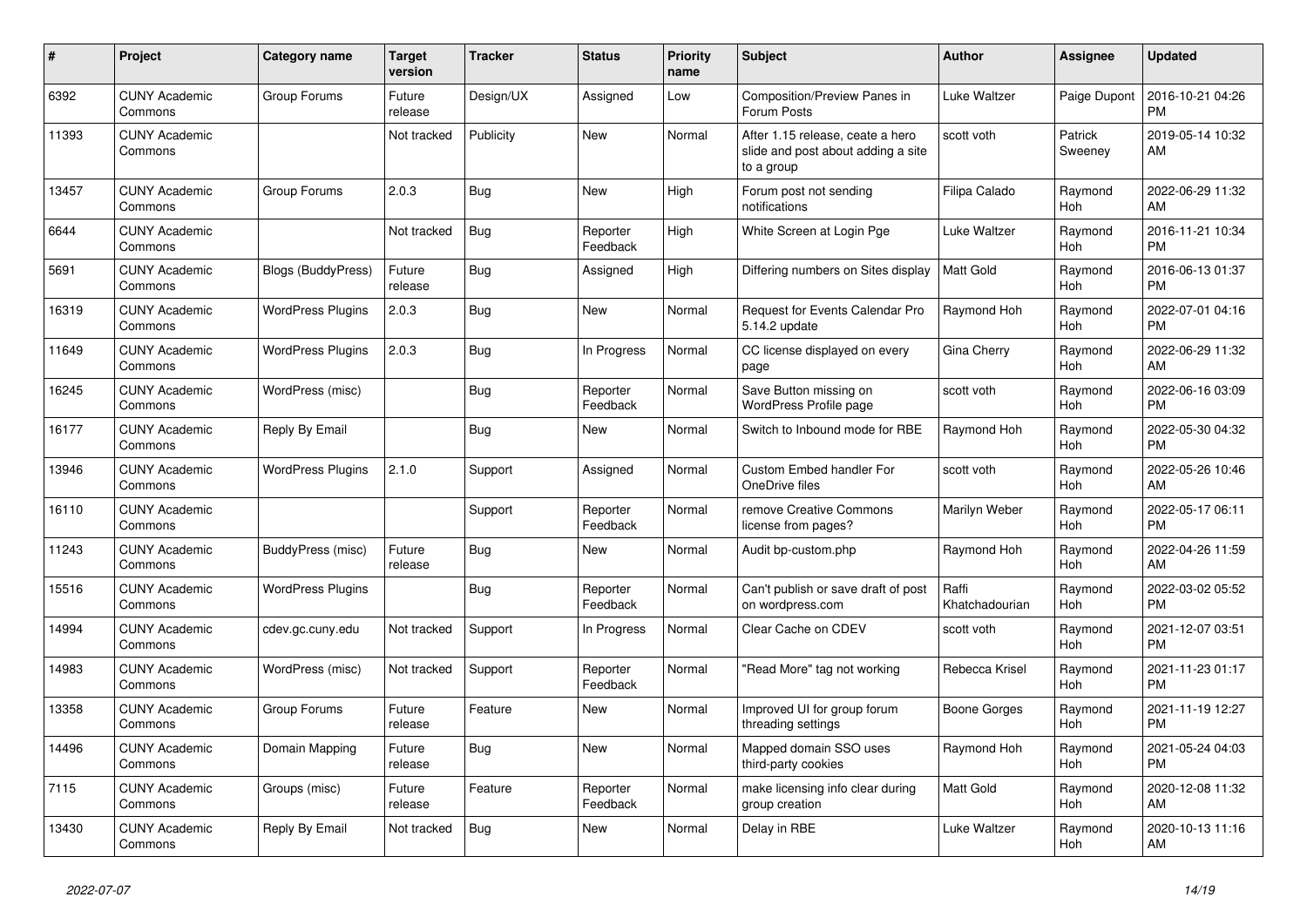| #     | <b>Project</b>                  | <b>Category name</b>     | <b>Target</b><br>version | <b>Tracker</b> | <b>Status</b>        | <b>Priority</b><br>name | <b>Subject</b>                                                     | <b>Author</b>    | <b>Assignee</b> | <b>Updated</b>                |
|-------|---------------------------------|--------------------------|--------------------------|----------------|----------------------|-------------------------|--------------------------------------------------------------------|------------------|-----------------|-------------------------------|
| 13328 | <b>CUNY Academic</b><br>Commons | Group Forums             | Not tracked              | <b>Bug</b>     | Reporter<br>Feedback | Normal                  | cross-posting in two related<br>groups                             | Marilyn Weber    | Raymond<br>Hoh  | 2020-09-15 10:39<br><b>PM</b> |
| 13286 | <b>CUNY Academic</b><br>Commons |                          | Not tracked              | Support        | New                  | Normal                  | problem connecting with<br><b>WordPress app</b>                    | Marilyn Weber    | Raymond<br>Hoh  | 2020-09-08 11:16<br>AM        |
| 12741 | <b>CUNY Academic</b><br>Commons | <b>WordPress Plugins</b> | Not tracked              | Support        | Reporter<br>Feedback | Normal                  | Tableau Public Viz Block                                           | Marilyn Weber    | Raymond<br>Hoh  | 2020-05-12 11:00<br>AM        |
| 12004 | <b>CUNY Academic</b><br>Commons |                          | Not tracked              | Support        | Reporter<br>Feedback | Normal                  | Notifications for spam blog<br>comments                            | Gina Cherry      | Raymond<br>Hoh  | 2019-11-01 12:05<br><b>PM</b> |
| 11624 | <b>CUNY Academic</b><br>Commons | WordPress (misc)         | Not tracked              | Support        | <b>New</b>           | Normal                  | Change pages into posts or swap<br>database for a Commons site?    | Stephen Klein    | Raymond<br>Hoh  | 2019-07-09 11:04<br>AM        |
| 11149 | <b>CUNY Academic</b><br>Commons |                          | Not tracked              | Support        | Reporter<br>Feedback | Normal                  | comments getting blocked                                           | Marilyn Weber    | Raymond<br>Hoh  | 2019-03-26 11:40<br>AM        |
| 10659 | <b>CUNY Academic</b><br>Commons | Group Forums             | Future<br>release        | Feature        | Assigned             | Normal                  | Post to multiple groups via email                                  | <b>Matt Gold</b> | Raymond<br>Hoh  | 2018-11-15 12:54<br>AM        |
| 10262 | <b>CUNY Academic</b><br>Commons |                          | Not tracked              | Bug            | Reporter<br>Feedback | Normal                  | Newsletter Plugin: Broken Image<br>at Bottom of All Newsletters    | Mark Webb        | Raymond<br>Hoh  | 2018-08-30 05:17<br><b>PM</b> |
| 9729  | <b>CUNY Academic</b><br>Commons | <b>SEO</b>               | Not tracked              | Support        | <b>New</b>           | Normal                  | 503 Errors showing on<br>newlaborforum.cuny.edu                    | Diane Krauthamer | Raymond<br>Hoh  | 2018-05-22 04:48<br><b>PM</b> |
| 9346  | <b>CUNY Academic</b><br>Commons | WordPress (misc)         | Not tracked              | Bug            | <b>New</b>           | Normal                  | Clone cetls.bmcc.cuny.edu for<br>development                       | Owen Roberts     | Raymond<br>Hoh  | 2018-03-06 05:35<br><b>PM</b> |
| 8991  | <b>CUNY Academic</b><br>Commons | Reply By Email           | Not tracked              | <b>Bug</b>     | Hold                 | Normal                  | RBE duplicate email message<br>issue                               | <b>Matt Gold</b> | Raymond<br>Hoh  | 2018-02-18 08:53<br><b>PM</b> |
| 9060  | <b>CUNY Academic</b><br>Commons | Commons In A Box         | Not tracked              | <b>Bug</b>     | Hold                 | Normal                  | Problems with CBox image library<br>/ upload                       | Lisa Rhody       | Raymond<br>Hoh  | 2018-01-10 03:26<br><b>PM</b> |
| 8992  | <b>NYCDH Community</b><br>Site  |                          |                          | <b>Bug</b>     | Assigned             | Normal                  | Multiple RBE error reports                                         | <b>Matt Gold</b> | Raymond<br>Hoh  | 2017-12-11 05:43<br><b>PM</b> |
| 8976  | <b>CUNY Academic</b><br>Commons | Reply By Email           | Not tracked              | Feature        | Assigned             | Normal                  | Package RBE new topics posting?                                    | <b>Matt Gold</b> | Raymond<br>Hoh  | 2017-12-04 02:34<br><b>PM</b> |
| 7928  | <b>CUNY Academic</b><br>Commons | Group Forums             | Not tracked              | <b>Bug</b>     | New                  | Normal                  | Duplicate Forum post                                               | Luke Waltzer     | Raymond<br>Hoh  | 2017-04-11 09:27<br><b>PM</b> |
| 6995  | <b>CUNY Academic</b><br>Commons | Home Page                | Not tracked              | Bug            | Assigned             | Normal                  | member filter on homepage not<br>working                           | <b>Matt Gold</b> | Raymond<br>Hoh  | 2016-12-11 09:46<br><b>PM</b> |
| 6671  | <b>CUNY Academic</b><br>Commons | Reply By Email           | Not tracked              | <b>Bug</b>     | Assigned             | Normal                  | "Post too often" RBE error<br>message                              | <b>Matt Gold</b> | Raymond<br>Hoh  | 2016-11-11 09:55<br>AM        |
| 5282  | <b>CUNY Academic</b><br>Commons | Social Paper             | Future<br>release        | Bug            | New                  | Normal                  | Replying via email directs to paper<br>but not individual comment. | Marilyn Weber    | Raymond<br>Hoh  | 2016-03-02 01:48<br><b>PM</b> |
| 3369  | <b>CUNY Academic</b><br>Commons | Reply By Email           | Not tracked              | Outreach       | Hold                 | Normal                  | Release reply by email to WP<br>plugin directory                   | <b>Matt Gold</b> | Raymond<br>Hoh  | 2016-03-01 12:46<br><b>PM</b> |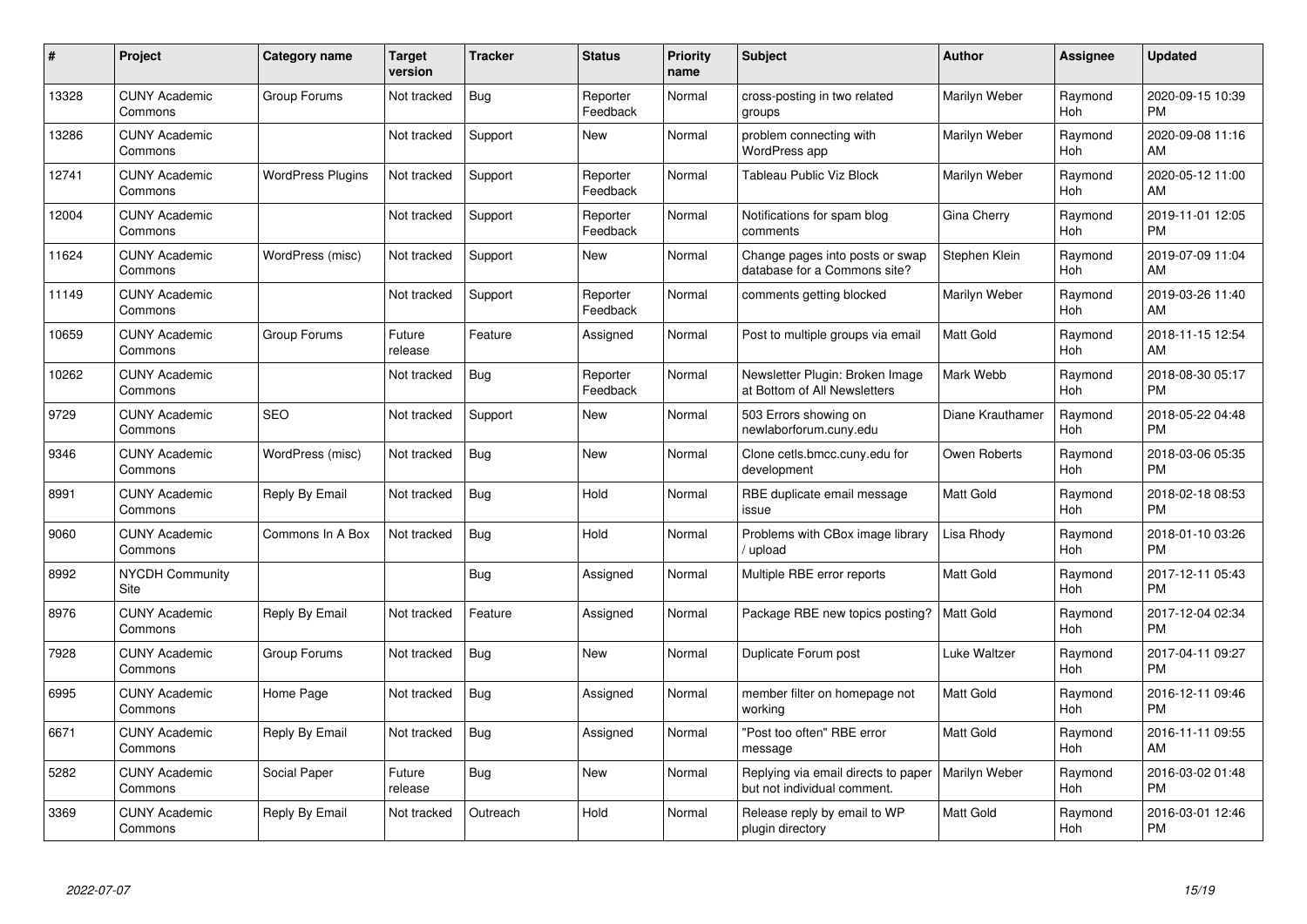| #     | Project                         | <b>Category name</b>       | <b>Target</b><br>version | <b>Tracker</b> | <b>Status</b>        | <b>Priority</b><br>name | Subject                                                                       | Author                  | Assignee            | <b>Updated</b>                |
|-------|---------------------------------|----------------------------|--------------------------|----------------|----------------------|-------------------------|-------------------------------------------------------------------------------|-------------------------|---------------------|-------------------------------|
| 3939  | <b>CUNY Academic</b><br>Commons | <b>WordPress Plugins</b>   | Future<br>release        | Bug            | Hold                 | Normal                  | Activity stream support for<br>Co-Authors Plus plugin                         | Raymond Hoh             | Raymond<br>Hoh      | 2015-11-09 06:13<br>PM        |
| 3517  | <b>CUNY Academic</b><br>Commons | My Commons                 | Future<br>release        | Feature        | Assigned             | Normal                  | Mute/Unmute My Commons<br>updates                                             | <b>Matt Gold</b>        | Raymond<br>Hoh      | 2015-11-09 01:19<br><b>PM</b> |
| 3192  | <b>CUNY Academic</b><br>Commons | Group Forums               | Future<br>release        | Feature        | Assigned             | Normal                  | Customizable forum views for<br>bbPress 2.x group forums                      | Boone Gorges            | Raymond<br>Hoh      | 2015-11-09 12:47<br>PM        |
| 4388  | <b>CUNY Academic</b><br>Commons | WordPress (misc)           | Future<br>release        | <b>Bug</b>     | Assigned             | Normal                  | Repeated request for<br>authentication.                                       | Alice.Lynn<br>McMichael | Raymond<br>Hoh      | 2015-08-11 07:35<br>PM        |
| 3536  | <b>CUNY Academic</b><br>Commons | My Commons                 | Future<br>release        | Feature        | Assigned             | Normal                  | Infinite Scroll on My Commons<br>page                                         | <b>Matt Gold</b>        | Raymond<br>Hoh      | 2015-04-13 04:42<br><b>PM</b> |
| 3662  | <b>CUNY Academic</b><br>Commons | <b>SEO</b>                 | Future<br>release        | Feature        | Assigned             | Normal                  | Duplicate Content/SEO/Google<br>issues                                        | Matt Gold               | Raymond<br>Hoh      | 2015-04-13 04:37<br>PM        |
| 3577  | <b>CUNY Academic</b><br>Commons | My Commons                 | Future<br>release        | Design/UX      | Assigned             | Normal                  | Replies to items in My Commons                                                | Matt Gold               | Raymond<br>Hoh      | 2015-04-09 05:19<br><b>PM</b> |
| 3492  | <b>CUNY Academic</b><br>Commons | <b>WordPress Themes</b>    | Future<br>release        | Support        | Assigned             | Normal                  | Add CBOX theme to the<br>Commons                                              | scott voth              | Raymond<br>Hoh      | 2014-10-08 05:55<br>PM        |
| 2571  | <b>NYCDH Community</b><br>Site  |                            |                          | Feature        | Assigned             | Normal                  | Add Google custom search box to<br>homepage                                   | <b>Mark Newton</b>      | Raymond<br>Hoh      | 2013-05-18 07:49<br><b>PM</b> |
| 2574  | <b>NYCDH Community</b><br>Site  |                            |                          | Feature        | Assigned             | Normal                  | Add Way to Upload Files to<br>Groups                                          | Mark Newton             | Raymond<br>Hoh      | 2013-05-18 07:46<br>PM        |
| 11971 | <b>CUNY Academic</b><br>Commons | <b>Email Notifications</b> | Future<br>release        | <b>Bug</b>     | Reporter<br>Feedback | Low                     | Pictures obscured in emailed post<br>notifications                            | Marilyn Weber           | Raymond<br>Hoh      | 2019-11-21 01:14<br>PM        |
| 5016  | <b>CUNY Academic</b><br>Commons | Events                     | Future<br>release        | Feature        | Assigned             | Low                     | Allow comments to be posted on<br>events                                      | <b>Matt Gold</b>        | Raymond<br>Hoh      | 2019-03-01 02:23<br>PM        |
| 6749  | <b>CUNY Academic</b><br>Commons | Events                     | Future<br>release        | <b>Bug</b>     | New                  | Low                     | BPEO iCal request can trigger<br>very large number of DB queries              | Boone Gorges            | Raymond<br>Hoh      | 2016-11-15 10:09<br><b>PM</b> |
| 333   | <b>CUNY Academic</b><br>Commons | <b>Email Notifications</b> | Future<br>release        | Feature        | Assigned             | Low                     | Delay Forum Notification Email<br>Delivery Until After Editing Period<br>Ends | <b>Matt Gold</b>        | Raymond<br>Hoh      | 2015-11-09 06:01<br>PM        |
| 1192  | <b>CUNY Academic</b><br>Commons | <b>Group Files</b>         | Future<br>release        | Feature        | Assigned             | Low                     | When posting group files, allow<br>users to add a category without<br>saving  | <b>Matt Gold</b>        | Raymond<br>Hoh      | 2015-11-09 05:53<br>PM        |
| 4535  | <b>CUNY Academic</b><br>Commons | My Commons                 | Future<br>release        | <b>Bug</b>     | New                  | Low                     | My Commons filter issue                                                       | scott voth              | Raymond<br>Hoh      | 2015-09-01 11:17<br>AM        |
| 497   | <b>CUNY Academic</b><br>Commons | <b>WordPress Plugins</b>   | Future<br>release        | Feature        | Assigned             | Normal                  | Drag and Drop Ordering on<br>Gallery Post Plugin                              | Matt Gold               | Ron Rennick         | 2015-11-09 06:18<br><b>PM</b> |
| 5397  | <b>CUNY Academic</b><br>Commons | Social Paper               | Future<br>release        | Feature        | New                  | Normal                  | frustrating to have to<br>enable/disable in SP                                | Marilyn Weber           | Samantha<br>Raddatz | 2016-04-20 03:39<br><b>PM</b> |
| 5298  | <b>CUNY Academic</b><br>Commons |                            | Not tracked              | Publicity      | New                  | Normal                  | Survey Pop-Up Text                                                            | Samantha Raddatz        | Samantha<br>Raddatz | 2016-03-22 12:27<br>PM        |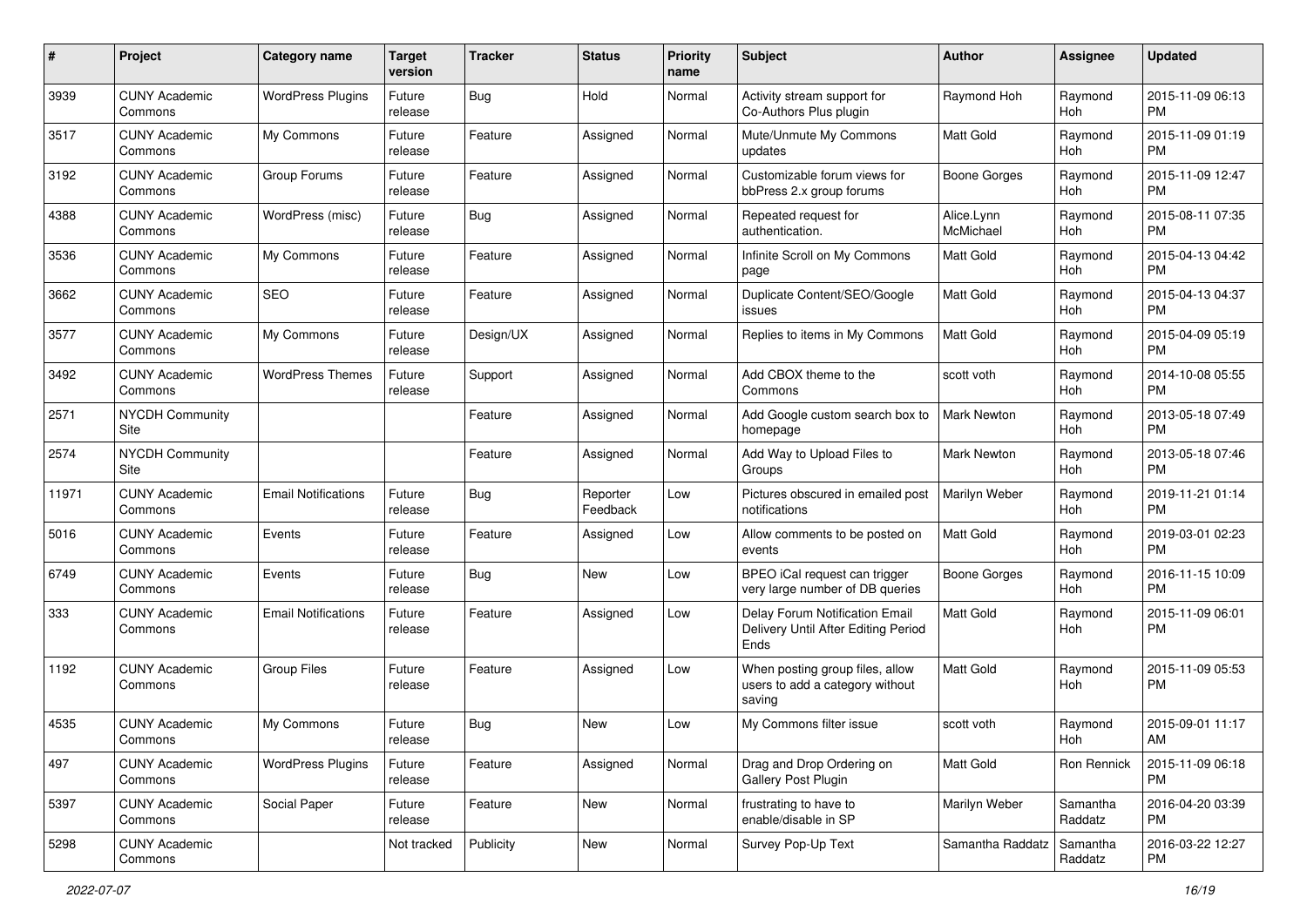| $\#$ | Project                         | <b>Category name</b>    | <b>Target</b><br>version | <b>Tracker</b> | <b>Status</b>        | <b>Priority</b><br>name | <b>Subject</b>                                                        | <b>Author</b>           | <b>Assignee</b>     | <b>Updated</b>                |
|------|---------------------------------|-------------------------|--------------------------|----------------|----------------------|-------------------------|-----------------------------------------------------------------------|-------------------------|---------------------|-------------------------------|
| 5317 | <b>CUNY Academic</b><br>Commons | <b>Group Blogs</b>      | Not tracked              | Bug            | Reporter<br>Feedback | Normal                  | Notifications of New Post Didn't<br>Come                              | Luke Waltzer            | Samantha<br>Raddatz | 2016-03-21 10:41<br><b>PM</b> |
| 4986 | <b>CUNY Academic</b><br>Commons | ZenDesk                 | Not tracked              | Support        | Assigned             | Normal                  | Prepare documentation for<br>Zendesk re web widget                    | <b>Matt Gold</b>        | Samantha<br>Raddatz | 2016-02-25 03:09<br><b>PM</b> |
| 5225 | <b>CUNY Academic</b><br>Commons | Registration            | Future<br>release        | Feature        | Assigned             | Normal                  | On-boarding Issues                                                    | Luke Waltzer            | Samantha<br>Raddatz | 2016-02-12 02:58<br><b>PM</b> |
| 5183 | <b>CUNY Academic</b><br>Commons | Social Paper            | Future<br>release        | Design/UX      | <b>New</b>           | Normal                  | Creating a new paper when<br>viewing an existing paper                | Raffi<br>Khatchadourian | Samantha<br>Raddatz | 2016-02-02 12:09<br><b>PM</b> |
| 1105 | <b>CUNY Academic</b><br>Commons | WordPress (misc)        | Future<br>release        | Feature        | Assigned             | Normal                  | Rephrase Blog Privacy Options                                         | <b>Matt Gold</b>        | Samantha<br>Raddatz | 2015-11-09 06:19<br><b>PM</b> |
| 481  | <b>CUNY Academic</b><br>Commons | Groups (misc)           | Future<br>release        | Feature        | Assigned             | Normal                  | ability to archive inactive groups<br>and blogs                       | Michael Mandiberg       | Samantha<br>Raddatz | 2015-11-09 05:56<br><b>PM</b> |
| 653  | <b>CUNY Academic</b><br>Commons | <b>Group Blogs</b>      | Future<br>release        | Feature        | Assigned             | Normal                  | Redesign Integration of Groups<br>and Blogs                           | <b>Matt Gold</b>        | Samantha<br>Raddatz | 2015-11-09 05:40<br><b>PM</b> |
| 308  | <b>CUNY Academic</b><br>Commons | Registration            | Future<br>release        | Feature        | <b>New</b>           | Normal                  | Group recommendations for<br>signup process                           | Boone Gorges            | Samantha<br>Raddatz | 2015-11-09 05:07<br><b>PM</b> |
| 3473 | <b>CUNY Academic</b><br>Commons | <b>User Experience</b>  | Future<br>release        | Feature        | Assigned             | Normal                  | Commons profile: Add help info<br>about "Positions" replacing "title" | Keith Miyake            | Samantha<br>Raddatz | 2015-11-09 02:28<br><b>PM</b> |
| 4661 | <b>CUNY Academic</b><br>Commons | <b>User Experience</b>  | Future<br>release        | <b>Bug</b>     | Assigned             | Normal                  | <b>Simplify Events text</b>                                           | Matt Gold               | Samantha<br>Raddatz | 2015-10-02 09:06<br>PM        |
| 4622 | <b>CUNY Academic</b><br>Commons | <b>Public Portfolio</b> | Future<br>release        | Design/UX      | New                  | Normal                  | <b>Profile Visibility Settings</b>                                    | Samantha Raddatz        | Samantha<br>Raddatz | 2015-09-21 12:18<br><b>PM</b> |
| 4226 | <b>CUNY Academic</b><br>Commons | <b>BuddyPress Docs</b>  | Future<br>release        | Design/UX      | New                  | Normal                  | Add option to connect a Doc with a<br>Group                           | Samantha Raddatz        | Samantha<br>Raddatz | 2015-09-09 04:08<br><b>PM</b> |
| 4404 | <b>CUNY Academic</b><br>Commons | <b>Public Portfolio</b> | Future<br>release        | Design/UX      | Assigned             | Normal                  | Change color of permissions info<br>on portfolio editing interface    | <b>Matt Gold</b>        | Samantha<br>Raddatz | 2015-08-11 05:28<br><b>PM</b> |
| 4235 | <b>CUNY Academic</b><br>Commons |                         | Not tracked              | Design/UX      | Assigned             | Normal                  | Explore user experience around<br>comments on forum topics vs docs    | Matt Gold               | Samantha<br>Raddatz | 2015-07-21 10:23<br>AM        |
| 4253 | <b>CUNY Academic</b><br>Commons | <b>Public Portfolio</b> | Future<br>release        | Design/UX      | New                  | Normal                  | Encourage users to add portfolio<br>content                           | Samantha Raddatz        | Samantha<br>Raddatz | 2015-07-07 11:32<br>AM        |
| 4221 | <b>CUNY Academic</b><br>Commons | Group Forums            | Future<br>release        | Design/UX      | Assigned             | Normal                  | Add 'Number of Posts' display<br>option to Forum page                 | Samantha Raddatz        | Samantha<br>Raddatz | 2015-06-26 02:21<br><b>PM</b> |
| 4027 | <b>CUNY Academic</b><br>Commons | Commons In A Box        | Not tracked              | Design/UX      | Assigned             | Normal                  | Usability review of CBOX update<br>procedures                         | <b>Matt Gold</b>        | Samantha<br>Raddatz | 2015-05-11 06:36<br><b>PM</b> |
| 3458 | <b>CUNY Academic</b><br>Commons | Groups (misc)           | Future<br>release        | Feature        | Assigned             | Normal                  | Filter Members of Group by<br>Campus                                  | Michael Smith           | Samantha<br>Raddatz | 2014-09-26 08:32<br><b>PM</b> |
| 5050 | <b>CUNY Academic</b><br>Commons | Social Paper            | Future<br>release        | Feature        | <b>New</b>           | Low                     | Making comments visible in SP<br>editing mode (SP suggestion #1)      | Marilyn Weber           | Samantha<br>Raddatz | 2019-09-17 11:10<br><b>PM</b> |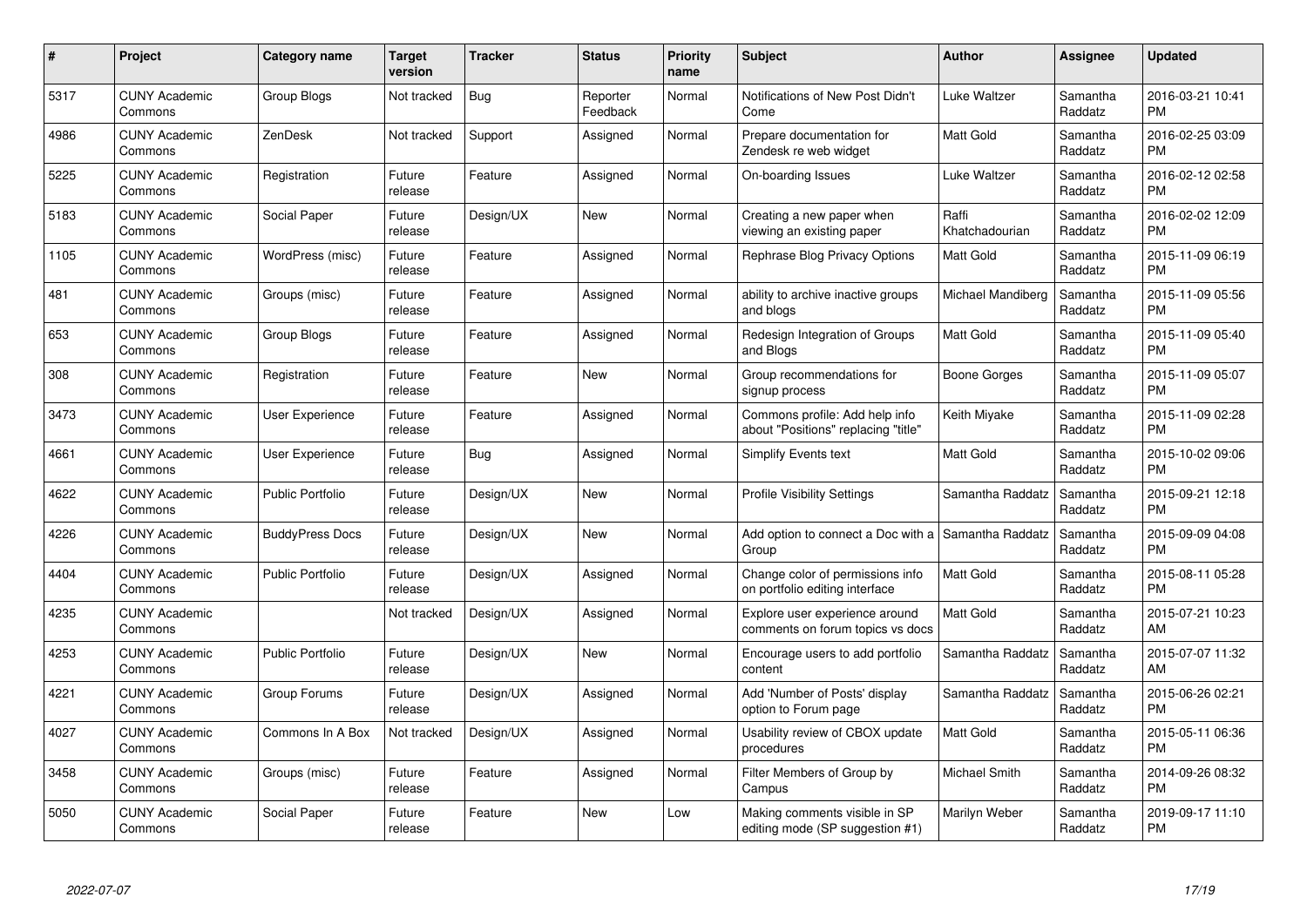| #     | Project                         | <b>Category name</b>        | <b>Target</b><br>version | <b>Tracker</b> | <b>Status</b>        | Priority<br>name | <b>Subject</b>                                                                                                                                        | Author                 | <b>Assignee</b>     | <b>Updated</b>                |
|-------|---------------------------------|-----------------------------|--------------------------|----------------|----------------------|------------------|-------------------------------------------------------------------------------------------------------------------------------------------------------|------------------------|---------------------|-------------------------------|
| 5053  | <b>CUNY Academic</b><br>Commons | Social Paper                | Future<br>release        | Feature        | New                  | Low              | Scrollable menu to add readers<br>(SP suggestion #4)                                                                                                  | Marilyn Weber          | Samantha<br>Raddatz | 2016-04-21 05:21<br><b>PM</b> |
| 5058  | <b>CUNY Academic</b><br>Commons | Social Paper                | Future<br>release        | Feature        | New                  | Low              | Can there be a clearer signal that<br>even when comments have<br>already been made you add<br>comments by clicking on the side?<br>(SP suggestion #5) | Marilyn Weber          | Samantha<br>Raddatz | 2016-02-11 10:24<br><b>PM</b> |
| 1456  | <b>CUNY Academic</b><br>Commons | Group Invitations           | Future<br>release        | Feature        | Reporter<br>Feedback | Low              | Invite to Group Button from Profile<br>Field                                                                                                          | Matt Gold              | Samantha<br>Raddatz | 2015-11-09 05:59<br><b>PM</b> |
| 310   | <b>CUNY Academic</b><br>Commons | BuddyPress (misc)           | Future<br>release        | Feature        | Assigned             | Low              | <b>Friend Request Email</b>                                                                                                                           | <b>Matt Gold</b>       | Samantha<br>Raddatz | 2015-11-09 05:08<br>PM        |
| 10439 | <b>CUNY Academic</b><br>Commons | Design                      | 2.1.0                    | Design/UX      | <b>New</b>           | Normal           | Create Style Guide for Commons                                                                                                                        | Sonja Leix             | Sara Cannon         | 2022-06-28 01:43<br><b>PM</b> |
| 10580 | <b>CUNY Academic</b><br>Commons | Information<br>Architecture | Future<br>release        | Design/UX      | New                  | Normal           | Primary nav item review                                                                                                                               | <b>Boone Gorges</b>    | Sara Cannon         | 2022-06-28 01:29<br>PM        |
| 5826  | <b>CUNY Academic</b><br>Commons | <b>WordPress Plugins</b>    | Future<br>release        | Support        | Reporter<br>Feedback | Normal           | Remove Subscription Options<br>plugin from directory                                                                                                  | Sarah Morgano          | Sarah<br>Morgano    | 2016-10-21 04:14<br><b>PM</b> |
| 2612  | <b>CUNY Academic</b><br>Commons |                             | Not tracked              | Publicity      | Assigned             | Normal           | Pinterest site for the Commons                                                                                                                        | local admin            | Sarah<br>Morgano    | 2016-03-04 11:19<br>AM        |
| 3510  | <b>CUNY Academic</b><br>Commons | Publicity                   | 1.7                      | Publicity      | Assigned             | Normal           | Post on the News Blog re: 'My<br>Commons'                                                                                                             | Micki Kaufman          | Sarah<br>Morgano    | 2014-10-15 11:18<br>AM        |
| 3511  | <b>CUNY Academic</b><br>Commons | Publicity                   | 1.7                      | Publicity      | Assigned             | Normal           | Social media for 1.7                                                                                                                                  | Micki Kaufman          | Sarah<br>Morgano    | 2014-10-14 03:32<br><b>PM</b> |
| 14787 | <b>CUNY Academic</b><br>Commons | <b>Plugin Packages</b>      | Future<br>release        | Feature        | <b>New</b>           | Normal           | Creating a "Design" plugin<br>package                                                                                                                 | Laurie Hurson          | scott voth          | 2022-04-27 04:56<br>PM        |
| 14394 | <b>CUNY Academic</b><br>Commons |                             | Not tracked              | Feature        | <b>New</b>           | Normal           | Commons News Site - redesign                                                                                                                          | scott voth             | scott voth          | 2021-09-14 10:46<br>AM        |
| 12247 | <b>CUNY Academic</b><br>Commons | Publicity                   | Not tracked              | Support        | New                  | Normal           | <b>Screenshot of First Commons</b><br>Homepage                                                                                                        | scott voth             | scott voth          | 2020-01-14 12:08<br><b>PM</b> |
| 11883 | <b>CUNY Academic</b><br>Commons | Help/Codex                  | Not tracked              | Support        | <b>New</b>           | Normal           | Need Embedding Help Page<br>Update (Tableau)                                                                                                          | Anthony Wheeler        | scott voth          | 2019-09-24 08:49<br>AM        |
| 9908  | <b>CUNY Academic</b><br>Commons |                             | Not tracked              | Feature        | <b>New</b>           | Normal           | Is it possible to send email<br>updates to users (or an email<br>address not on the list) for only a<br>single page AFTER being<br>prompted?          | <b>Michael Shields</b> | scott voth          | 2018-06-11 01:34<br><b>PM</b> |
| 6115  | <b>CUNY Academic</b><br>Commons | Publicity                   | Not tracked              | Feature        | Assigned             | Normal           | create digital signage for GC                                                                                                                         | Matt Gold              | scott voth          | 2016-10-11 10:09<br>PM        |
| 636   | <b>CUNY Academic</b><br>Commons | WordPress (misc)            | Not tracked              | Support        | Assigned             | Normal           | Create Lynda.com-like Table of<br>Contents for Prospective Tutorial<br>Screencasts                                                                    | Matt Gold              | scott voth          | 2016-02-23 03:12<br><b>PM</b> |